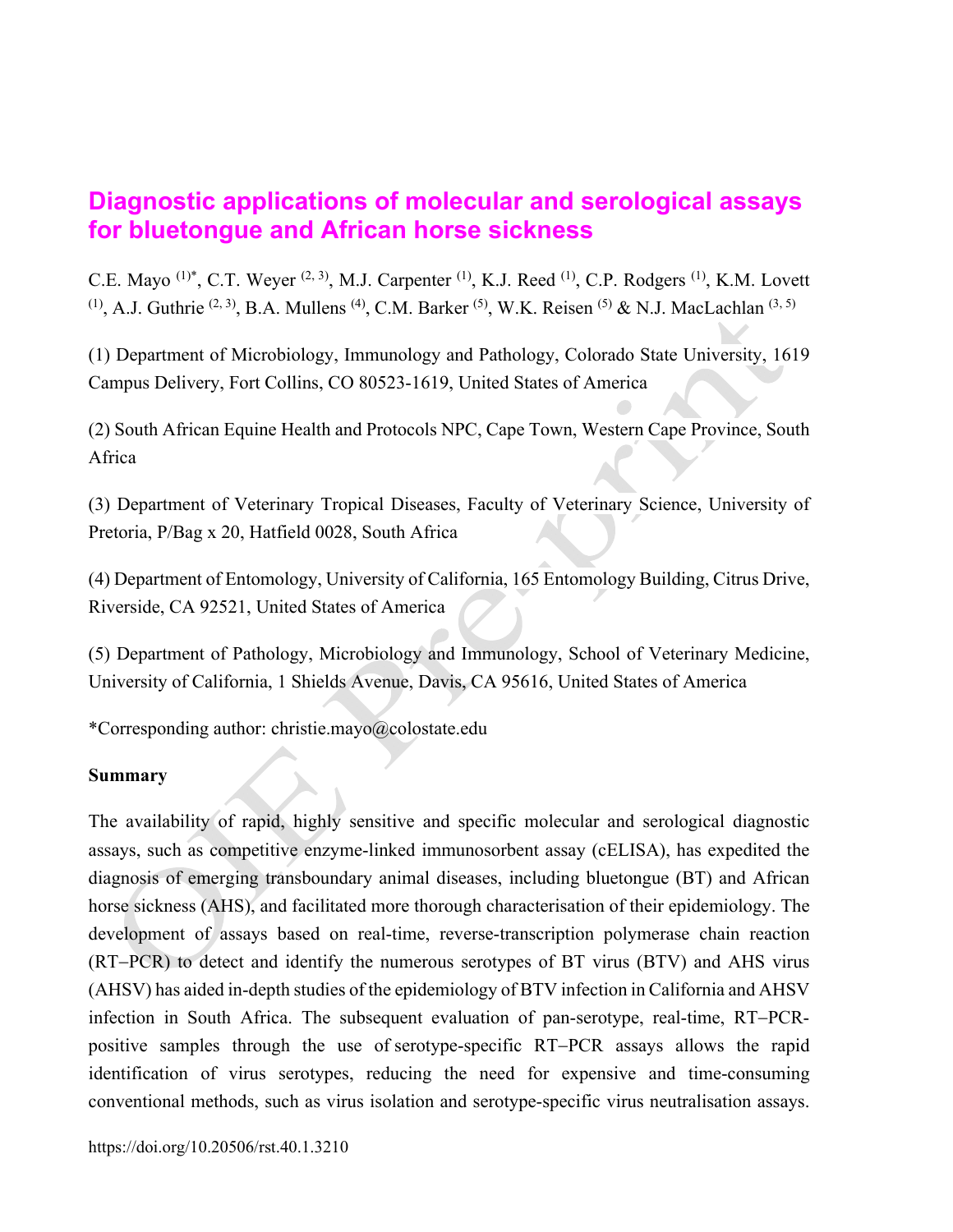These molecular assays and cELISA platforms provide tools that have enhanced epidemiological surveillance strategies and improved our understanding of potentially altered *Culicoides* midge behaviour when infected with BTV. They have also supported the detection of subclinical AHSV infection of vaccinated horses in South Africa. Moreover, in conjunction with whole genome sequence analysis, these tests have clarified that the mechanism behind recent outbreaks of AHS in the AHS-controlled area of South Africa was the result of the reversion to virulence and/or genome reassortment of live attenuated vaccine viruses. This review focuses on the use of contemporary molecular diagnostic assays in the context of recent epidemiological studies and explores their advantages over historic virus isolation and serological techniques.

### **Keywords**

African horse sickness – Bluetongue – Diagnostic – Epidemiology – Molecular assay – Realtime reverse-transcription polymerase chain reaction – Serology.

## **Introduction and history**

African horse sickness virus (AHSV) and bluetongue virus (BTV) are segmented, doublestranded RNA viruses that are included in the genus *Orbivirus*, of the family *Reoviridae* (1). Both BTV and AHSV are transmitted by haematophagous *Culicoides* midges, and thus the epidemiology of these two viruses is similar (2, 3, 4). Furthermore, both BTV and AHSV can cause lethal diseases in their respective animal hosts. Specifically, BTV is the cause of bluetongue (BT) in domestic and wild ruminants, and AHSV is the cause of African horse sickness (AHS) in horses (genus *Equus*). Fulminant BT and AHS are both characterised by vascular leakage and hypovolaemic shock, analogous to that which occurs in human viral haemorrhagic fevers, such as Ebola (2, 5).

Early detailed descriptions of BT and AHS and initial characterisation of BTV and AHSV were made in South Africa in the late 19th and early 20th centuries (6, 7, 8, 9, 10, 11). Whereas AHS was usually confined to sub-Saharan Africa until recent incursions into Asia, BTV infection occurs throughout temperate and tropical regions of the world (3, 4). Both BT and AHS were previously included in List A of the World Organisation for Animal Health (OIE), a list of diseases notifiable to the OIE that may have serious socio-economic or public health consequences. Both diseases therefore constitute considerable barriers to the international movement and trade of ruminant livestock and horses (3, 4, 12, 13, 14, 15). Indeed, AHS is one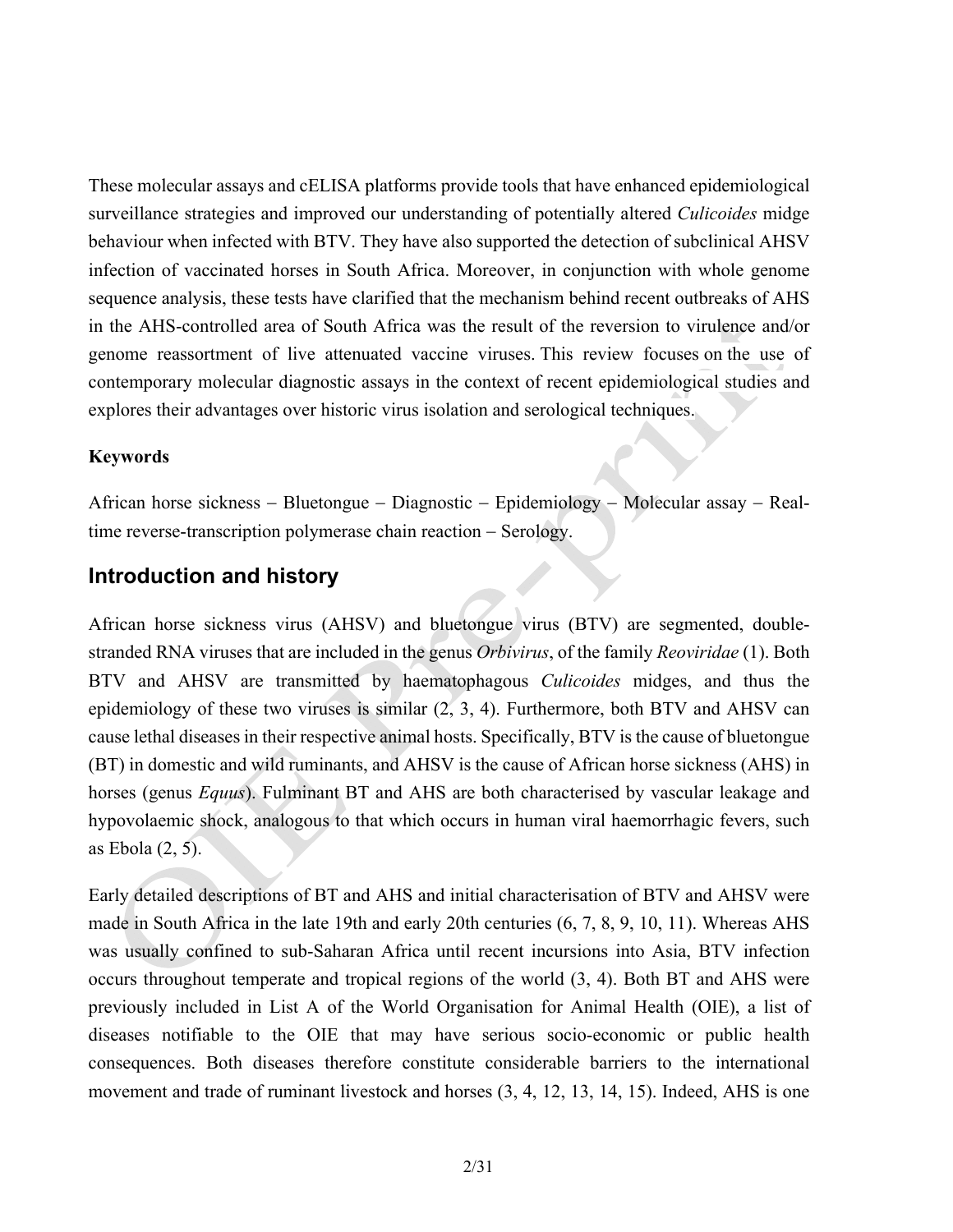of only seven diseases for which the OIE recognises official disease freedom status for individual countries, and is the only disease of horses to be given this designation. The availability of accurate and reliable diagnostic tests for both BT and AHS is central to the regulation of international trade and movement of susceptible animals (16, 17, 18). The purpose of this review article is to focus on the use of contemporary serological and molecular diagnostic assays, exploring their strengths over historic techniques such as virus serum neutralisation assays. Additionally, the authors will highlight the importance of using validated tests for application in diagnostic and epidemiological studies to ensure accurate interpretation of results.

## **Evolution of laboratory diagnostic assays for bluetongue and African horse sickness**

## **Virus detection**

In experimental terms, intravenous inoculation of embryonating chicken eggs (ECE) was confirmed to be a more sensitive method of virus isolation than yolk-sac inoculation (19, 20). Propagation of BTV in cell cultures was first described by Haig (cited by Henning in 1956) and clearly provides a more convenient laboratory method for isolating and propagating BTV than inoculation of ECE or susceptible animals (7). However, the passage of suspect material in ECE before inoculation into cell culture increases the sensitivity of BTV isolation in *in vitro* assays (21, 22, 23). Once adapted, BTV is readily propagated in cell culture (24). The process, isolation and characterisation of BTV using the methods described above is inherently time-consuming (typically taking several weeks), labour intensive, costly and often technically challenging.

As with BT, AHS diagnosis was historically based on the characteristic clinical signs and lesions exhibited by affected horses and by the epidemiological features of disease outbreaks (7). Identifying AHSV required expensive and laborious inoculation and monitoring of susceptible equids (horses and mules) until it was shown that AHSV could be cultivated in either ECE or suckling mouse brain (7, 25, 26, 27, 28, 29). The adoption of cell culture isolation for AHSV is attributed to Erasmus (30).

#### **Molecular diagnostic tests**

The advent of molecular techniques, notably real-time, reverse transcription polymerase chain reaction (RT-PCR), has facilitated the rapid, sensitive and specific detection of both BTV and AHSV, which, in turn, has expedited and transformed the accurate diagnosis of BT and AHS.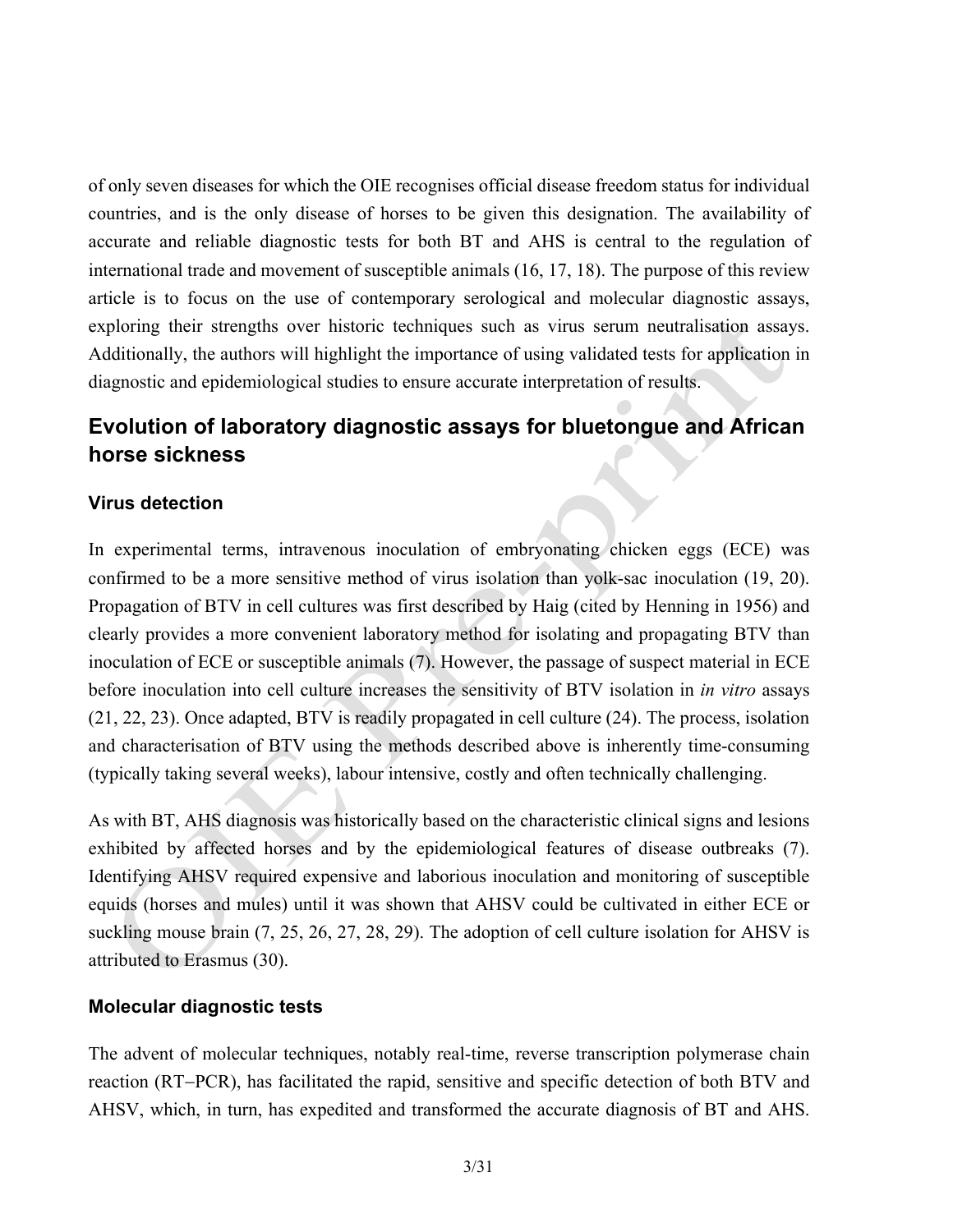While conventional PCR-based assays for detecting BTV nucleic acid were first developed over 25 years ago, the advancement of molecular tools has been central to understanding the epidemiology of both diseases in recent field studies (31, 32, 33). Although a number of different BTV gene segments have been targeted in individual assays, those targeting gene segment 10 (which encodes the non-structural protein NS3) consistently identify all serotypes of BTV, regardless of their geographic origin (16, 32, 34, 35, 36, 37). Additionally, these assays are analytically sensitive and specific, with sufficient experimental detail  $(Table I)$ .

Similarly, real-time RT-PCR assays have been developed and, notably, those based on detection of the gene-encoding core viral protein 7 (VP7) of AHSV have been characterised and validated, according to OIE standards (16, 41, 42, 43). A highly sensitive and specific diagnostic assay, developed in A.J. Guthrie's laboratory, has proven useful in investigating suspected outbreaks and furthering epidemiological studies of AHS in South Africa (16, 41, 42, 44, 45, 46, 47, 48, 49). The diagnostic sensitivity and specificity of this AHSV pan-serotype, real-time RT-PCR assay was estimated using blood samples from 503 horses with clinical signs consistent with AHS. Five hundred and three of these were uninfected and unvaccinated from the AHS-free zone in South Africa, and 98 were adult horses from an international race meeting in Dubai (42). The application of standard statistical approaches with virus isolation as the reference standard (i.e. use of  $2 \times 2$  tables for the counts of the joint test results) would have led to a conclusion of poor specificity for the real-time RT–PCR, even though an analytical validation of the assay had not found any cross-reacting viruses (41). To prevent bias because of an imperfect reference standard, Bayesian latent class models were used to assess assay performance (42). In all models, the sensitivity of real-time RT-PCR was at least twofold higher than that of virus isolation in cell culture. For subclinical AHSV infection scenarios, there were no sensitivity data for real-time RT−PCR at that stage, and hence a more conservative sensitivity value of 91.4% (95% probability interval,  $65.5-99.4\%$ ) for real-time RT-PCR was used in the quantitative risk assessment for AHS in live horses exported from South Africa (15).

Serotype-specific, real-time RT-PCR assays based on unique sequences of gene segment 2 (which encodes the serotype-specific, outer-capsid protein VP2) have been developed for the rapid serotyping of both BTV and AHSV, which is essential to select the most appropriate vaccine type during disease outbreaks and for epidemiological investigations (50, 51, 52, 53). Within the context of diagnostic or epidemiologic studies, it is important to recognise that situations may arise where a pan-serotype, real-time RT-PCR is positive while a serotype-specific, real-time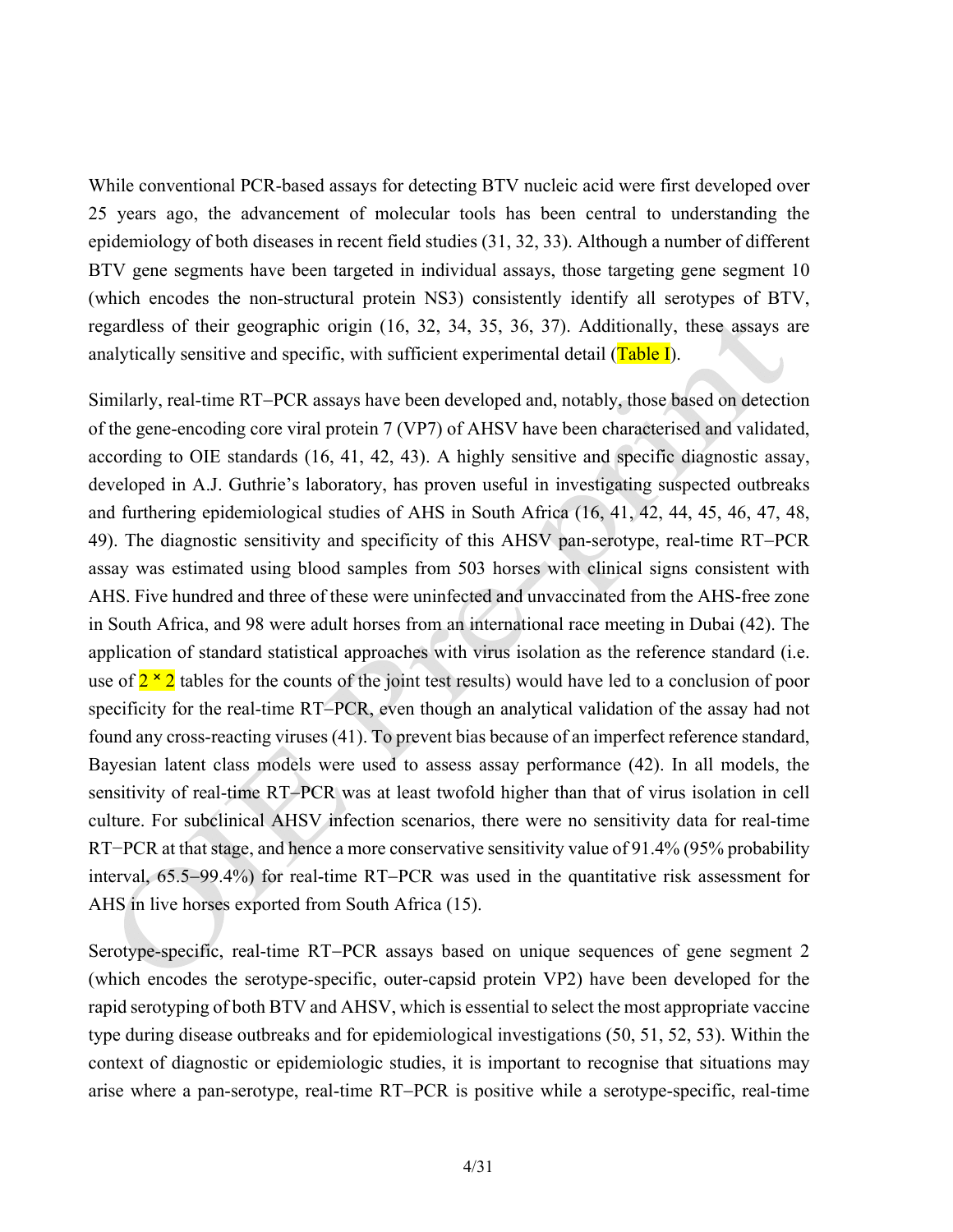RT-PCR assay remains negative. In these cases, the recent advent of whole genome sequence analysis has facilitated in-depth evaluation of circulating and outbreak viruses (47).

Some caution is needed in the interpretation of real-time RT-PCR results in the diagnosis of both BT and AHS. For example, BTV nucleic acid can be detected in blood from infected animals long after viable virus is no longer present (54, 55). Live attenuated vaccines can also be detected by real-time RT-PCR and differentiation from field virus infection can be difficult (48). Therefore, a positive test result indicates that an animal has been infected or vaccinated at some point prior to the collection of the specimen, but the animal may not necessarily still be infectious to *Culicoides* insects (34). There are numerous molecular tests used to detect BTV and AHSV, and viral RNA detection is often used as a presumptive test, due to the labour and time involved in virus isolation. These molecular assays are an important part of the diagnostician's and researcher's toolbox. Evaluating test results in the context of the clinical, immune and exposure history of an animal or population of animals typically results in a correct diagnosis.

### **Serological assays**

Serological detection of BTV exposure relies on serogroup-specific antibody detection targeting the VP7 protein, and this is important for identifying animals that have previously been infected, regardless of BTV serotype. Complement fixation, indirect immunofluorescent antibody, agar gel immunodiffusion (AGID) and enzyme-linked immunosorbent assay (ELISA) have all been used for the detection of serogroup-specific antibodies against BTV (56, 57, 58, 59, 60, 61, 62, 63, 64). However, competitive ELISA (cELISA) assays using monoclonal antibodies against viral core protein VP7 are now routinely used as they are accepted by the OIE as a perfect reference standard to provide a highly sensitive and specific method for the serological diagnosis of BTV infection of animals, regardless of the infecting virus serotype (16). Antibodies persist for long periods after natural infection, although it is not currently possible to distinguish animals that were naturally infected from those that were immunised with live attenuated vaccine. It is important to note that the presence of serum antibody only indicates prior exposure to BTV and implies nothing about disease causality. In addition, the sensitivity and specificity of all cELISA tests vary with the cut-off inhibition value used to declare a result positive or negative, and the cut-off value can change depending on the purpose of the test (e.g. clinical disease confirmation versus surveillance). For transparency in peer-reviewed publications, it is recommended that the sensitivity and specificity of cELISA be reported across a range of cut-off values to facilitate intra-study comparison of estimates.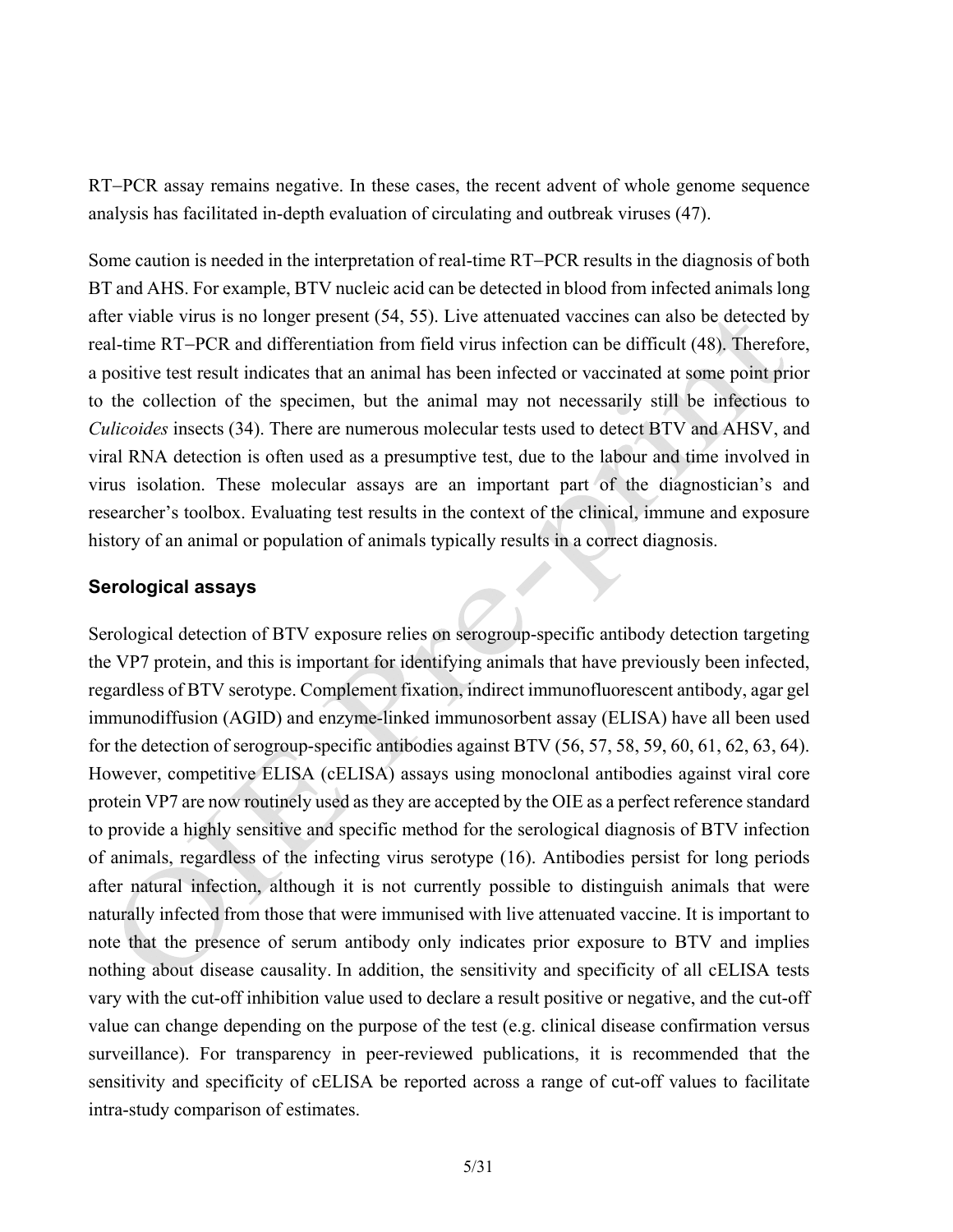Commercial cELISA test kits for BT are widely available, including in both North America and Europe (Table I). Although one of the advantages of the cELISA assay is that it can be used to test serum samples from a wide range of ruminant species, a more significant benefit is improved inter-laboratory reproducibility. For example, Singer *et al.* (65) compared AGID, cELISA and serum neutralisation (SN) assays in free-ranging desert bighorn sheep (*Ovis canadensis*) in New Mexico, the United States of America (USA), and concluded that all three assays gave comparable results for determining serogroup exposure (65).

One of the first validation studies of an in-house cELISA was performed in N.J. MacLachlan's laboratory and compared the sensitivity and specificity of cELISA, AGID and SN tests using experimentally inoculated ruminants and rabbits (*Oryctolagus cuniculus*) (66). After commercialisation of the Reddington *et al.* (66) assay, validation studies continued, comparing the agreement of a commercial cELISA assay with an in-house, non-standardised cELISA (66). In related studies, Afshar *et al.* (67) concluded that the commercial kit would detect animal antibody responses against South African, USA and Australian strains of BTV (67). Subsequently, Ward *et al.* (68) evaluated a commercial cELISA in ten cattle herds in northern Australia and found that, on average, cattle were detected positive by cELISA at least one month before they could be detected positive by SN (68). Although the SN is considered to be the gold standard, the sensitivity of the cELISA is superior (65).

Additional validation studies followed after the incursion of BTV into Corsica in 2000 and 2001, and the BTV-8 incursion that occurred in Belgium in 2006 and spread through much of Europe (39, 69). The latter study used Bayesian analysis and included comparison of the cELISA and real-time RT-PCR. The real-time RT-PCR had higher sensitivity  $(99.5\%)$  than the cELISA  $(87.8%)$  during the epidemic, and both assays had **specificities** >  $98\%$  (39).

Although serum is the typical specimen for assessing prior BTV infection in animals, milk has also been validated as a suitable diagnostic sample and yields similar results. For example, only 10/470 coupled serum-milk samples gave discordant results in Dutch dairy cows (40). More recent studies in the European Union (EU) have involved expanding the specimen type used for the cELISA to include pooled samples (milk and serum) as part of ring trials (70, 71). Despite the international importance of BT, none of the cELISA test kits is currently certified by the OIE for inclusion on the OIE register of diagnostic kits (OIE Register).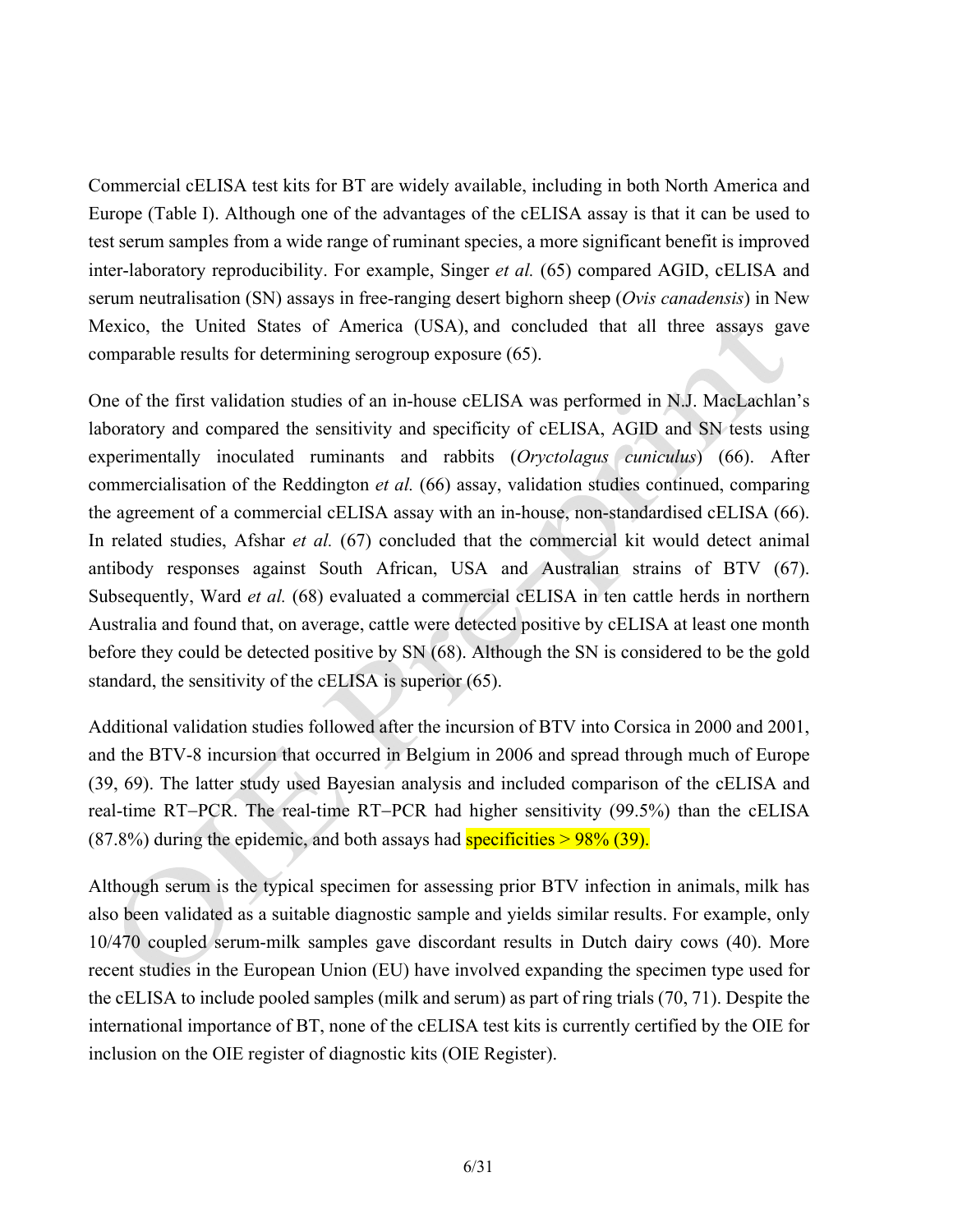The serum-virus neutralisation (VN) assay (or variants such as plaque neutralisation) is used to serotype virus isolates and for quantitation of antibodies against specific BTV serotypes (16, 63, 72, 73). Interpreting antibody responses against specific serotypes can be problematic, particularly where animals have been infected with more than one serotype. Similar serological methods and challenges are present when evaluating antibody responses against AHSV. Serological diagnosis of prior AHSV infection is similar to that of BTV; however, serogroupspecific ELISAs (either competitive or indirect ELISAs) are not widely used diagnostically (74, 75). Serotype-specific antibodies against each of the nine serotypes of AHSV are quantitated by VN assays (16).

## **Applying molecular diagnostics to epidemiological studies**

## **Bluetongue in California**

Initial epidemiological studies of BTV in California (c. 1980s) were reliant on virus isolation in ECE, with subsequent characterisation of viruses through propagation in cell culture and serotyping by VN assay, using serotype-specific antisera (22, 76). The advent of real-time RT-PCR assays has been crucial to both rapid diagnosis during disease outbreak investigations and comprehensive epidemiological investigations of BTV infection in California, using methods prescribed in the relevant chapters of the OIE *Terrestrial Animal Health Code* (*Terrestrial Code*) and *Manual of Diagnostic Tests and Vaccines for Terrestrial Animals (Terrestrial Manual)* (16, 77, 78, 79, 80, 81). Specifically, sentinel cattle at dairy farms throughout the state were bled regularly and screened for seroconversion to BTV by serogroup-specific cELISA. Sequential blood samples from individual sentinel cattle that seroconverted to BTV were then evaluated for the presence of viral nucleic acid, first by pan-serotype, real-time RT-PCR and second, from any animals testing positive, using virus serotype-specific, real-time RT-PCR assays (81). Data from these studies were used to develop predictive models of BTV infection in California, and evaluate the various effects of climate, region and anthropogenic influences ( $\overline{Fig. 1}$ ) (82). Identifying key drivers of BTV infection of ruminant livestock in the region is a prerequisite to the logical design and implementation of potential control strategies (83).

Vector midges were collected at many of the same study sites using different trapping methods, and pools of these midges were evaluated by pan-serotype, real-time RT-PCR. Samples that tested positive were further analysed by  $BTV$ -serotype-specific, real-time  $RT$ – $PCR$  assays (81). Using these molecular tools to further understand BTV infection rates in midges circumvents the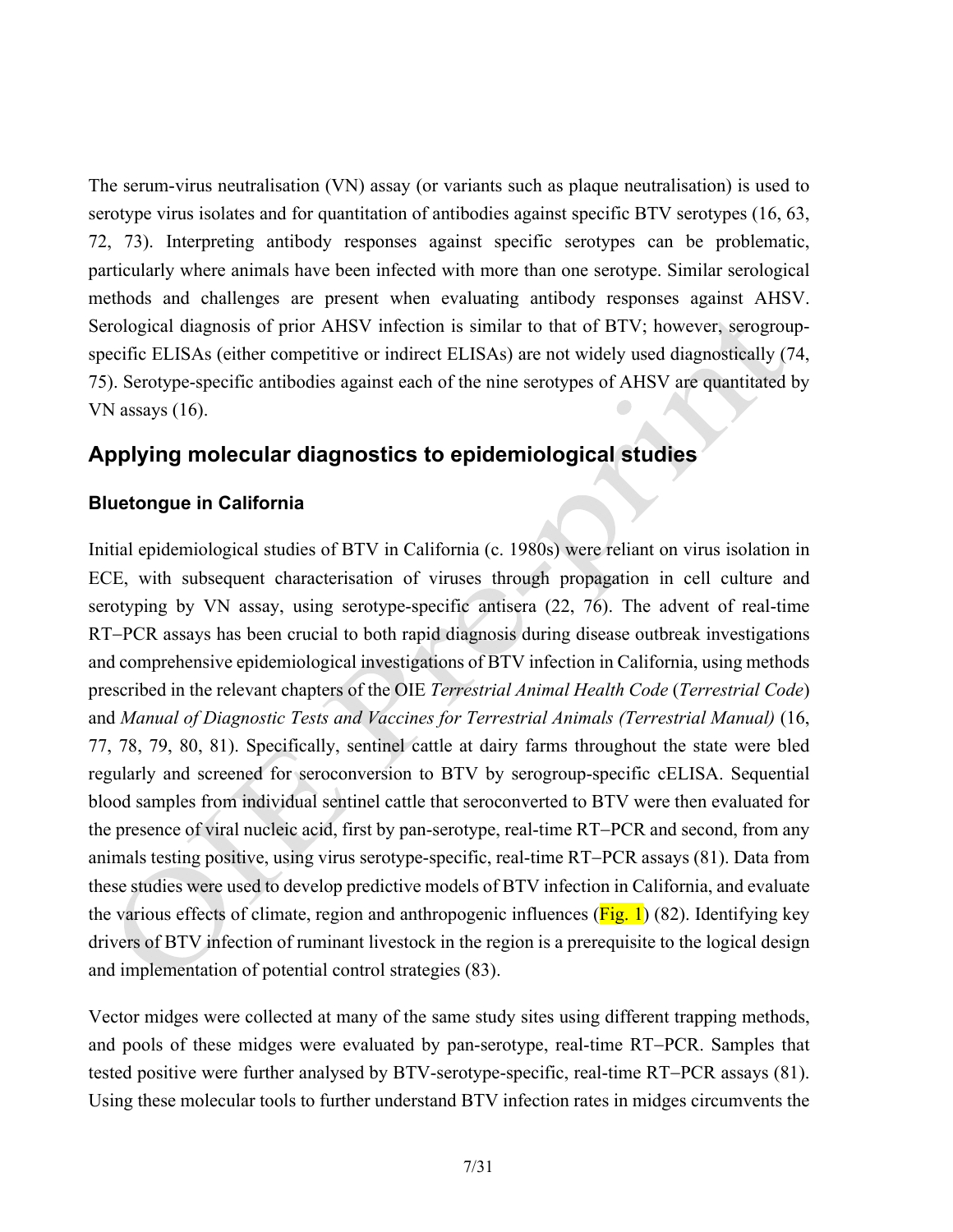inherent limitations and complexities of conventional cell-culture-based detection methods. A key finding from these field studies was the presence of BTV-infected adult midges during the putative 'overwintering' period of the virus, which probably explains how this virus maintains itself between seasons within temperate regions (84). Furthermore, these field studies confirmed potentially altered behaviour of BTV-infected midges, notably their host-seeking behaviour.

The remarkable sensitivity of these molecular assays has also facilitated pathogenesis studies in the invertebrate host of BTV. These studies, which also included immunohistochemical staining analyses, confirmed viral deposition within the eyes of BTV-infected *Culicoides* midges that was associated with their altered attraction to light and host-seeking behaviour (85).

## **African horse sickness in South Africa**

African horse sickness was first described in South Africa after horses were introduced to the region by European settlers during the 17thcentury (2, 7, 9, 10, 11). Dramatic outbreaks of AHS occurred during the 19th and 20thcenturies, which in turn catalysed research efforts by Sir Arnold Theiler and others to find a solution to the problem. The epidemiological features of AHSV infection were characterised long before the advent of molecular diagnostics (7). However, the development of real-time RT-PCR assays (both group and serotype specific) has greatly expedited diagnostic investigation of disease outbreaks and provided further insight as to how the virus is maintained and spread (3, 15, 42, 44, 45, 46, 47). Specifically, these recent studies have confirmed that asymptomatic AHSV infection occurs in previously vaccinated horses. Clearly, such animals would not be recognised in surveillance programmes based solely on the detection of clinical disease (46, 49). Furthermore, use of the AHSV pan-serotype and serotype-specific, real-time RT-PCR assays, in conjunction with whole genome sequence analyses, has confirmed that several recent outbreaks of AHS in the legislatively defined AHS-controlled area of the Western Cape Province  $(Fig. 2)$  were caused by reversion to virulence and/or reassortment of live attenuated AHS vaccine viruses (47). Given the high diagnostic sensitivity and specificity of validated, real-time RT-PCR assays, coupled with appropriate quarantine, the likelihood of exporting horses with an undetected AHSV infection from endemic countries can be minimised (15). Furthermore, these diagnostic assays, alongside whole genome sequencing, provide tools for very rapid and confirmed diagnosis of AHS in previously infection-free regions, as recently occurred most unexpectedly in Thailand (86).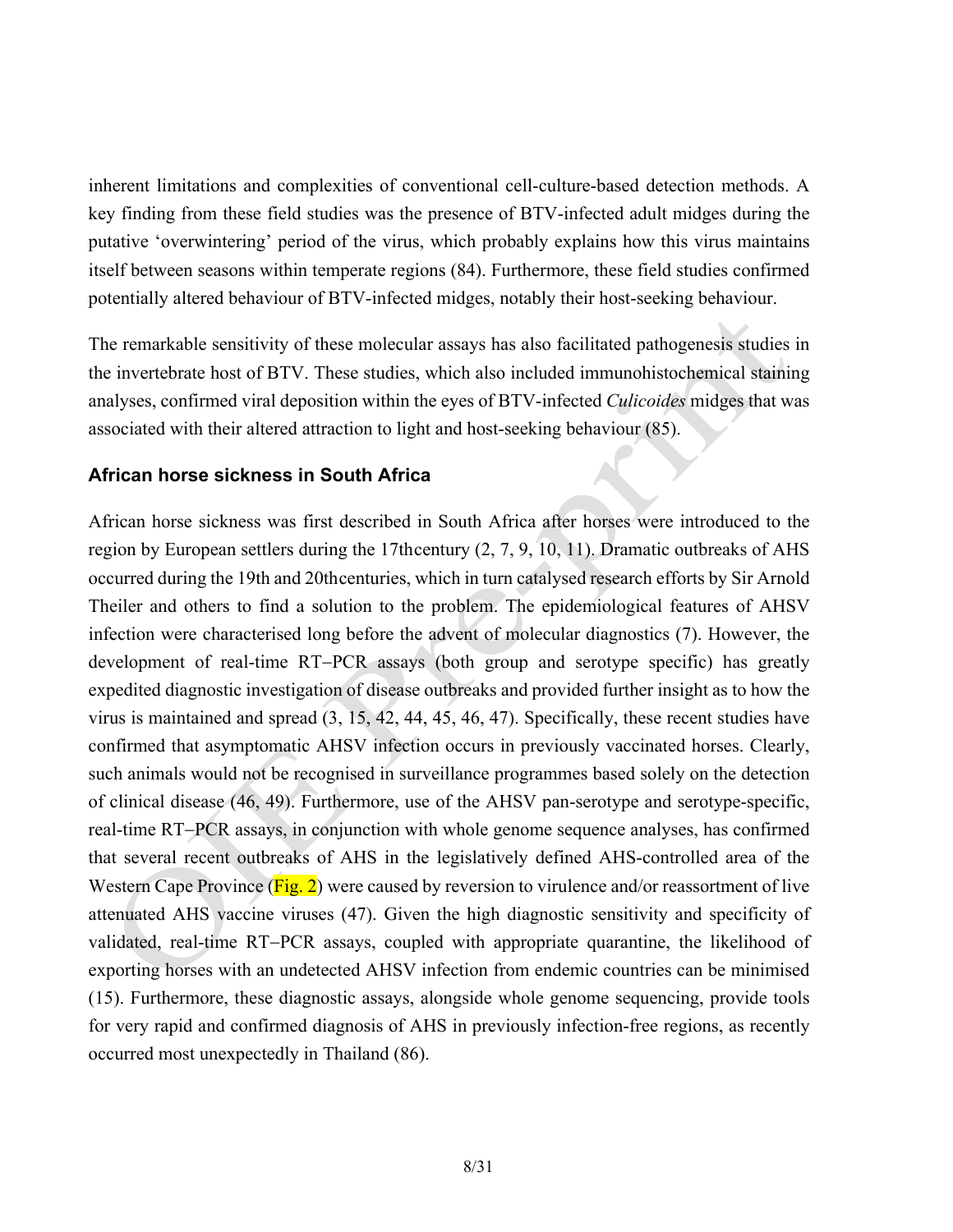## **Conclusions**

Serological assays for BT have an important role in sentinel surveillance and in monitoring exposure among a wide range of ruminant species. Additionally, molecular, real-time RT-PCR assays have facilitated the rapid and accurate diagnosis of BT and AHS, an undertaking that was previously protracted, difficult, expensive and often inconclusive using earlier methods (e.g. VI, SN and AGID). The application of whole genome sequencing enriches molecular assays by completely characterising the complexity of orbivirus genomes beyond conventional serotyping nomenclature.

Although molecular analysis and typing of orbiviruses are essential tools for epidemiological surveillance, outbreak detection and control of BTV and AHSV, conclusions made based on these assays depend upon the epidemiological study design. Nucleic acid detection within the vector population has become one of the most popular methods of virus detection and has potentially displaced virus isolation as the new reference standard. Additionally, although a cold chain is still recommended, the use of real-time RT-PCR has demonstrated that it is possible to use real-time RT-PCR to detect viral RNA extracted from dead infected vectors kept for several weeks in hot and humid conditions (87, 88, 89).

The detection of viral RNA by PCR necessitates the further characterisation of the agent, either by serotype-specific, real-time RT-PCR or full genome sequencing. Advances in sequencing technologies have facilitated efficient characterisation of the full BTV genome. Full-length sequencing approaches have helped to identify novel serotypes as well as assisting characterisation of the genetic diversity of the virus. The continuing development of a growing database of fully sequenced BTV genomes has facilitated the design of conventional RT-PCR and real-time RT-PCR assays (90).

Thus, these modern diagnostic technologies improve characterisation and tracking of the circulating viruses identified in surveillance studies and, concomitantly, the information derived from these studies informs the future advancement of diagnostic assays.

## Acknowledgements

The authors would like to acknowledge Prof. Ian Gardner for contributions in validating African horse sickness diagnostic tests and epidemiological studies of bluetongue and African horse sickness.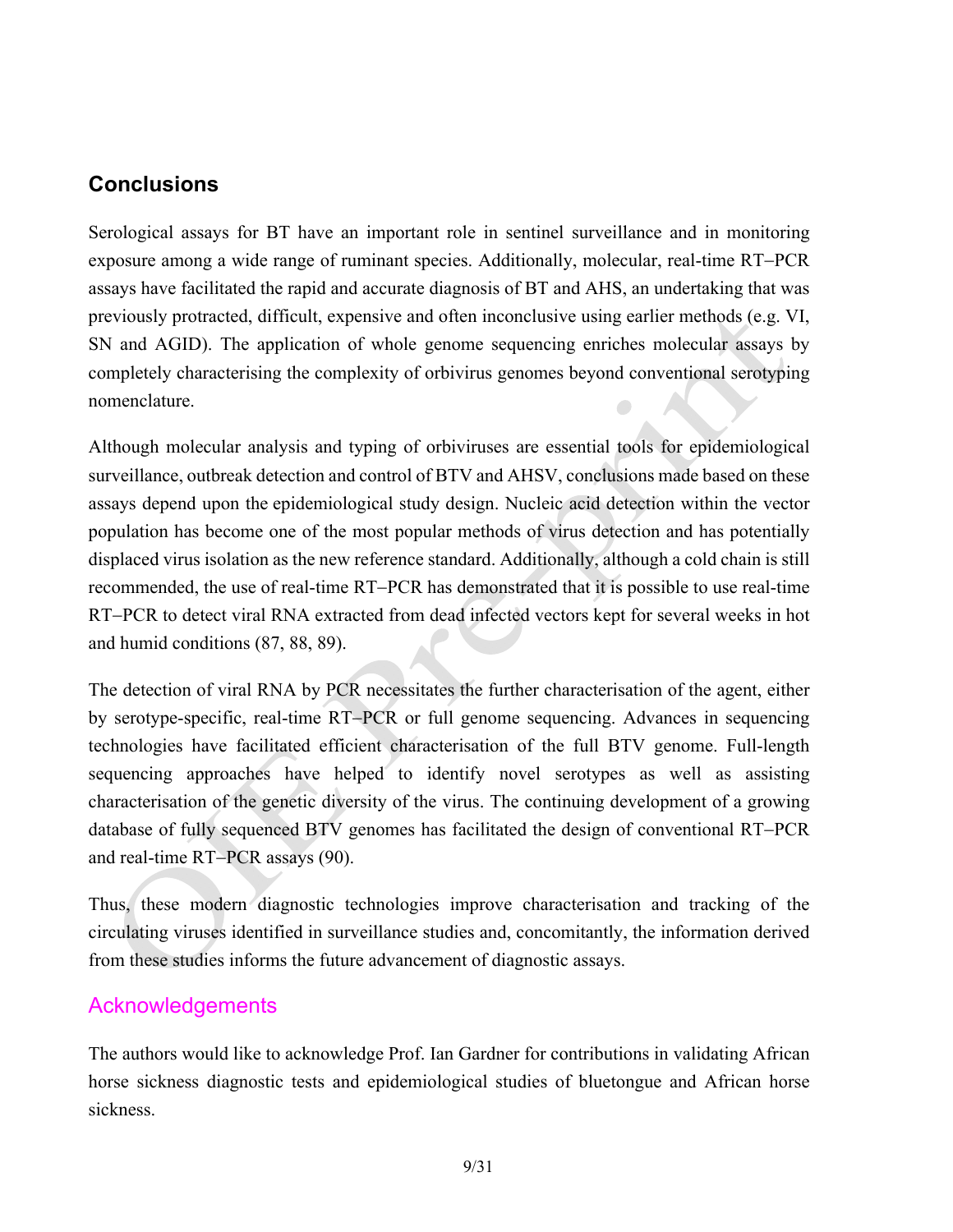# **Applications diagnostiques des essais moléculaires et sérologiques de détection de la fièvre catarrhale ovine et de la peste équine**

C.E. Mayo, C.T. Weyer, M.J. Carpenter, K.J. Reed, C.P. Rodgers, K.M. Lovett, A.J. Guthrie, B.A. Mullens, C.M. Barker, W.K. Reisen & N.J. MacLachlan

#### **Résumé**

La disponibilité d'essais diagnostiques moléculaires et sérologiques rapides, hautement sensibles et spécifiques tels que l'épreuve immuno-enzymatique de compétition (ELISAc), a accéléré le diagnostic des maladies animales transfrontalières émergentes, dont la fièvre catarrhale ovine (FCO) et la peste équine, et contribué à dresser un tableau épidémiologique plus complet de ces maladies. Grâce à la mise au point d'essais basés sur l'amplification en chaîne par polymérase en temps réel couplée à une transcription inverse (RT–PCR) qui permettent de détecter et d'identifier les nombreux sérotypes du virus de la fièvre catarrhale du mouton et du virus de la peste équine, des études approfondies ont pu être conduites sur l'épidémiologie de l'infection par le virus de la fièvre catarrhale du mouton en Californie et de l'infection par le virus de la peste équine en Afrique du Sud. L'évaluation postérieure des échantillons positifs à une RT–PCR en temps réel de groupe (détectant le virus quel que soit le sérotype) au moyen de RT–PCR spécifiques de chaque sérotype permet d'identifier rapidement le sérotype causal et de limiter le recours à des méthodes classiques onéreuses et chronophages comme l'isolement viral ou les essais de neutralisation virale spécifiques de chaque sérotype. Les outils fournis par ces essais moléculaires et par les plateformes ELISAc ont renforcé les stratégies de surveillance épidémiologique et permis de mieux connaître les altérations potentielles de comportement chez les tiques *Culicoides* infectées par le virus de la fièvre catarrhale du mouton. Ils ont également contribué à détecter les cas d'infection asymptomatique par le virus de la peste équine chez des chevaux vaccinés en Afrique du Sud. En outre, associés avec l'analyse de séquences du génome entier, ces tests ont révélé que le mécanisme sous-jacent aux récents foyers de peste équine dans la zone de contrôle en Afrique du Sud correspondait à une réversion vers la virulence et/ou à un réassortiment du génome des souches de vaccin à virus vivant atténué. Les auteurs passent en revue l'utilisation des essais de diagnostic moléculaire de nouvelle génération dans le contexte de récentes études épidémiologiques et cherchent à établir leurs avantages par rapport aux techniques classiques d'isolement viral et de recherche sérologique.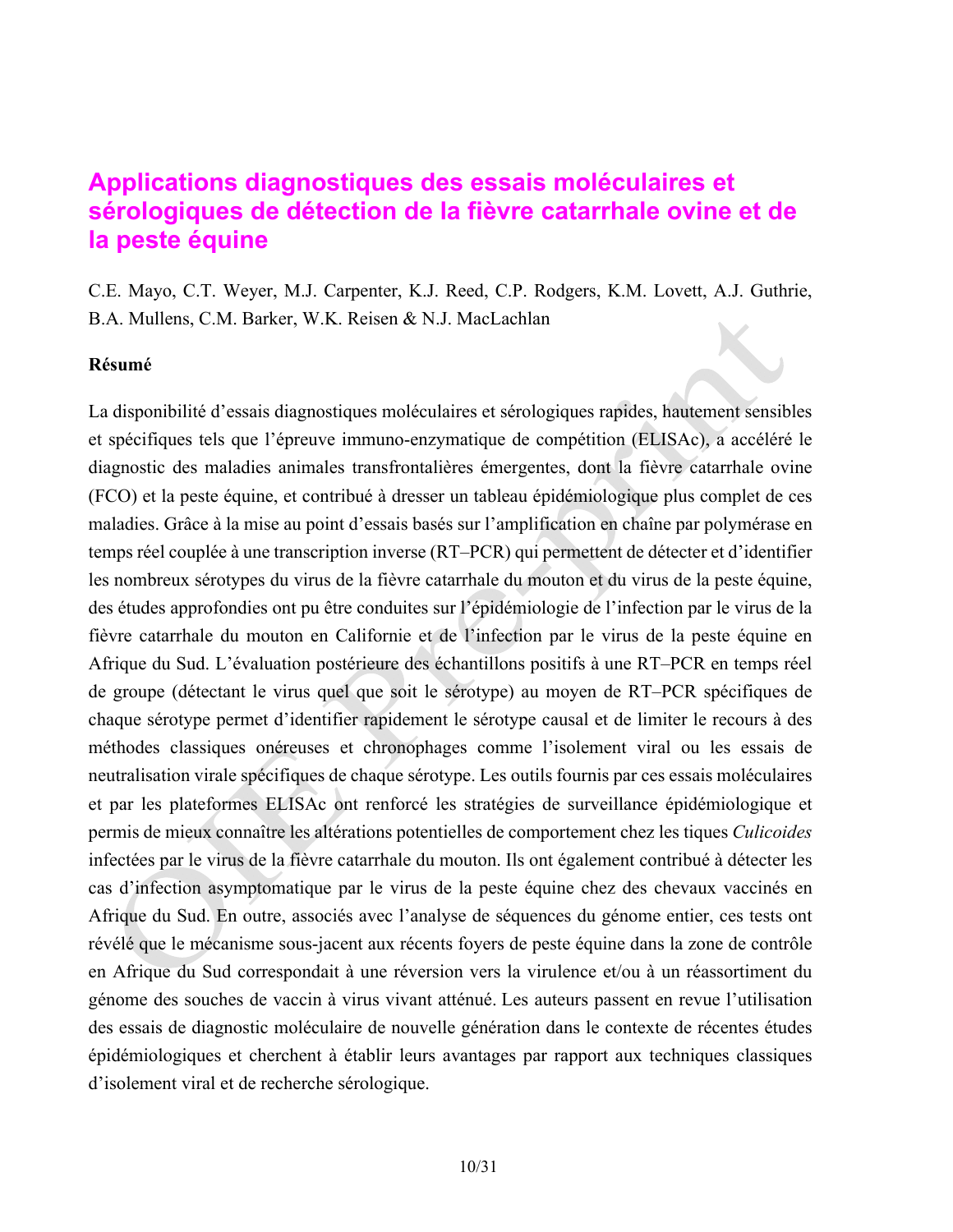### **Mots-clés**

Amplification en chaîne par polymérase en temps réel couplée à une transcription inverse – Diagnostic – Épidémiologie – Essai moléculaire – Fièvre catarrhale ovine – Peste équine – Sérologie.

## **Aplicaciones de los ensayos moleculares y serológicos para el diagnóstico de la lengua azul y la peste equina**

C.E. Mayo, C.T. Weyer, M.J. Carpenter, K.J. Reed, C.P. Rodgers, K.M. Lovett, A.J. Guthrie, B.A. Mullens, C.M. Barker, W.K. Reisen & N.J. MacLachlan

### **Resumen**

La existencia de ensayos moleculares y serológicos de diagnóstico rápidos y de gran sensibilidad y especificidad, como el ensayo inmunoenzimático de competición (ELISAc), ha acelerado el diagnóstico de enfermedades animales transfronterizas emergentes, como la lengua azul o la peste equina, y facilitado una caracterización más exhaustiva de su epidemiología. La creación de ensayos basados en la reacción en cadena de la polimerasa acoplada a transcripción inversa (RTPCR) en tiempo real para detectar y caracterizar los numerosos serotipos de los virus de la lengua azul y la peste equina ha ayudado a estudiar a fondo la epidemiología de sendos episodios infecciosos causados por el virus de la lengua azul en California y por el virus de la peste equina en Sudáfrica. El subsiguiente análisis de las muestras positivas a la prueba de RT-PC en tiempo real de cualquier serotipo con empleo de ensayos RT-PCR dirigidos específicamente contra uno u otro serotipo permite identificar rápidamente los serotipos víricos, lo que hace menos necesario el uso de métodos convencionales más caros y largos, como el aislamiento del virus o técnicas de neutralización vírica adaptadas específicamente a un serotipo. Estos dispositivos de ensayo molecular o de ELISAc ponen a nuestra disposición herramientas que potencian las estrategias de vigilancia epidemiológica y ayudan a conocer mejor las eventuales alteraciones del comportamiento de los jejenes *Culicoides* al ser infectados por el virus de la lengua azul. Estas técnicas han ayudado también a detectar en Sudáfrica casos de infección asintomática por el virus de la peste equina en caballos vacunados. Estas pruebas, además, empleadas en combinación con el análisis de secuencias genómicas completas, han servido para aclarar que el mecanismo subyacente a los recientes brotes de peste equina surgidos en la zona de Sudáfrica donde la enfermedad estaba bajo control fue fruto de la reversión a la virulencia y/o el reordenamiento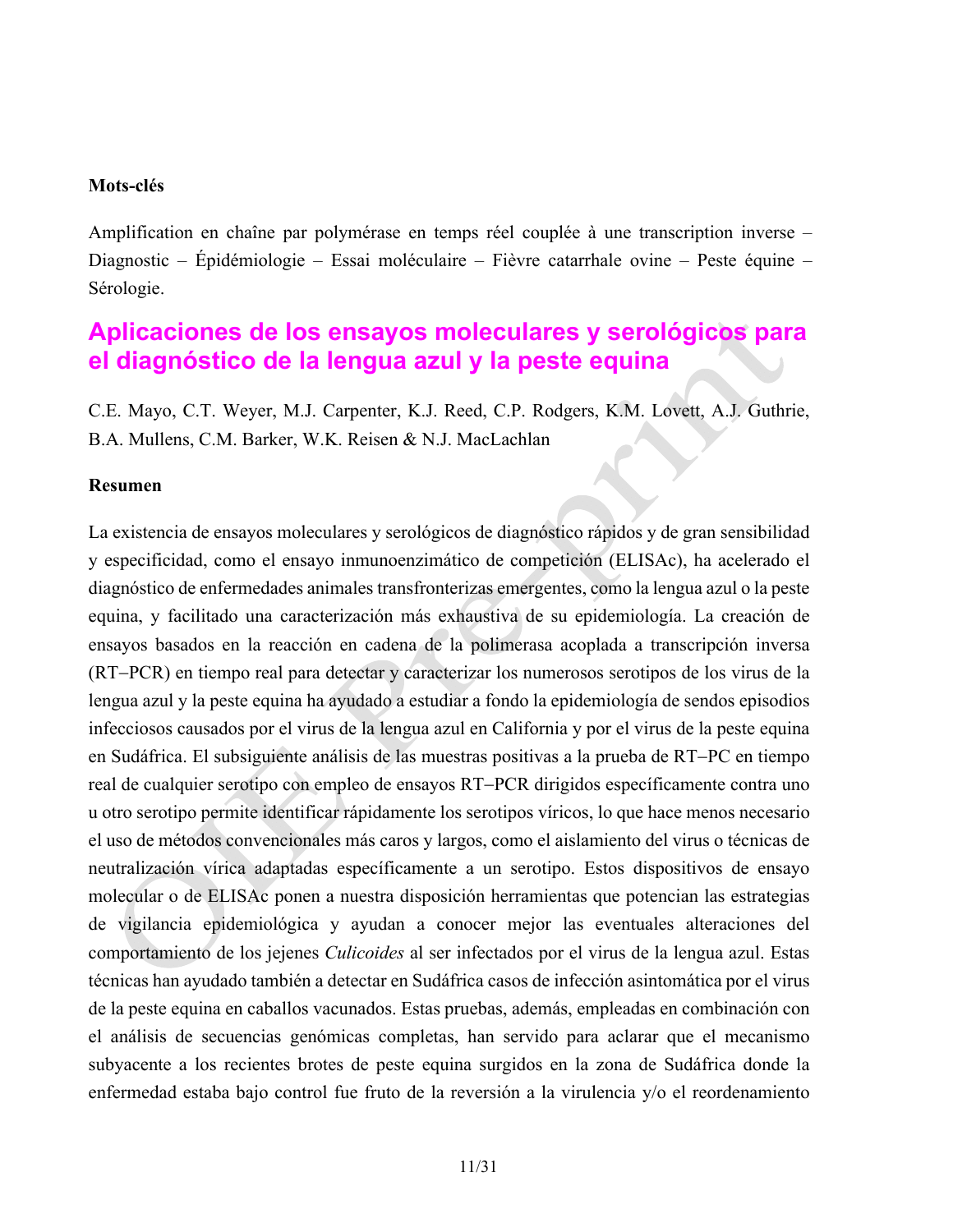genómico de virus vacunales atenuados. Los autores, centrándose en el uso de modernos ensayos moleculares de diagnóstico como parte de recientes estudios epidemiológicos, examinan las ventajas que ofrecen en comparación con las tradicionales técnicas serológicas y de aislamiento vírico.

### **Palabras clave**

Diagnóstico – Ensayo molecular – Epidemiología – Lengua azul – Peste equina – Reacción en cadena de la polimerasa acoplada a transcripción inversa en tiempo real - Serología.

## **References**

- 1. MacLachlan N.J. & Dubovi E.J. (eds) (2017). Reoviridae, Orbivirus. Chapter 15. *In* Fenner's veterinary virology, 5th Ed. Academic Press, Oxford, United Kingdom.
- 2. Coetzer J.A.W. & Guthrie A.J. (2004). African horse sickness. *In* Infectious diseases of livestock, 2nd Ed. Oxford University Press, Cape Town, Africa, 1231–1246.
- 3. Zientara S., Weyer C.T. & Lecollinet S. (2015). African horse sickness. *In* New developments in major vector-borne diseases. Part 2: Important diseases for veterinarians (S. Zientara, D. Verwoerd & P.-P. Pastoret, eds). *Rev. Sci. Tech. Off. Int. Epiz.*, **34** (2), 315–327. doi:10.20506/rst.34.2.2359.
- 4. MacLachlan N.J., Mayo C.E., Daniels P.W., Savini G., Zientara S. & Gibbs E.P.J. (2015). – Bluetongue. *In* New developments in major vector-borne diseases. Part 2: Important diseases for veterinarians (S. Zientara, D. Verwoerd & P.-P. Pastoret, eds). *Rev. Sci. Tech. Off. Int. Epiz.*, **34** (2), 329–340. doi:10.20506/rst.34.2.2360.
- 5. MacLachlan N.J., Drew C.P., Darpel K.E. & Worwa G. (2009). The pathology and pathogenesis of bluetongue. *J. Comp. Pathol.*, **141** (1), 1–16. doi:10.1016/j.jcpa.2009.04.003.
- 6. Spreull J. (1905). Malarial catarrhal fever (bluetongue) of sheep in South Africa. *J. Comp. Path. Ther.*, **18**, 321–337. doi:10.1016/S0368-1742(05)80073-6.
- 7. Henning M.W. (1956). Animal diseases in South Africa, 3rd Ed. Central News Agency Ltd, Johannesburg, South Africa.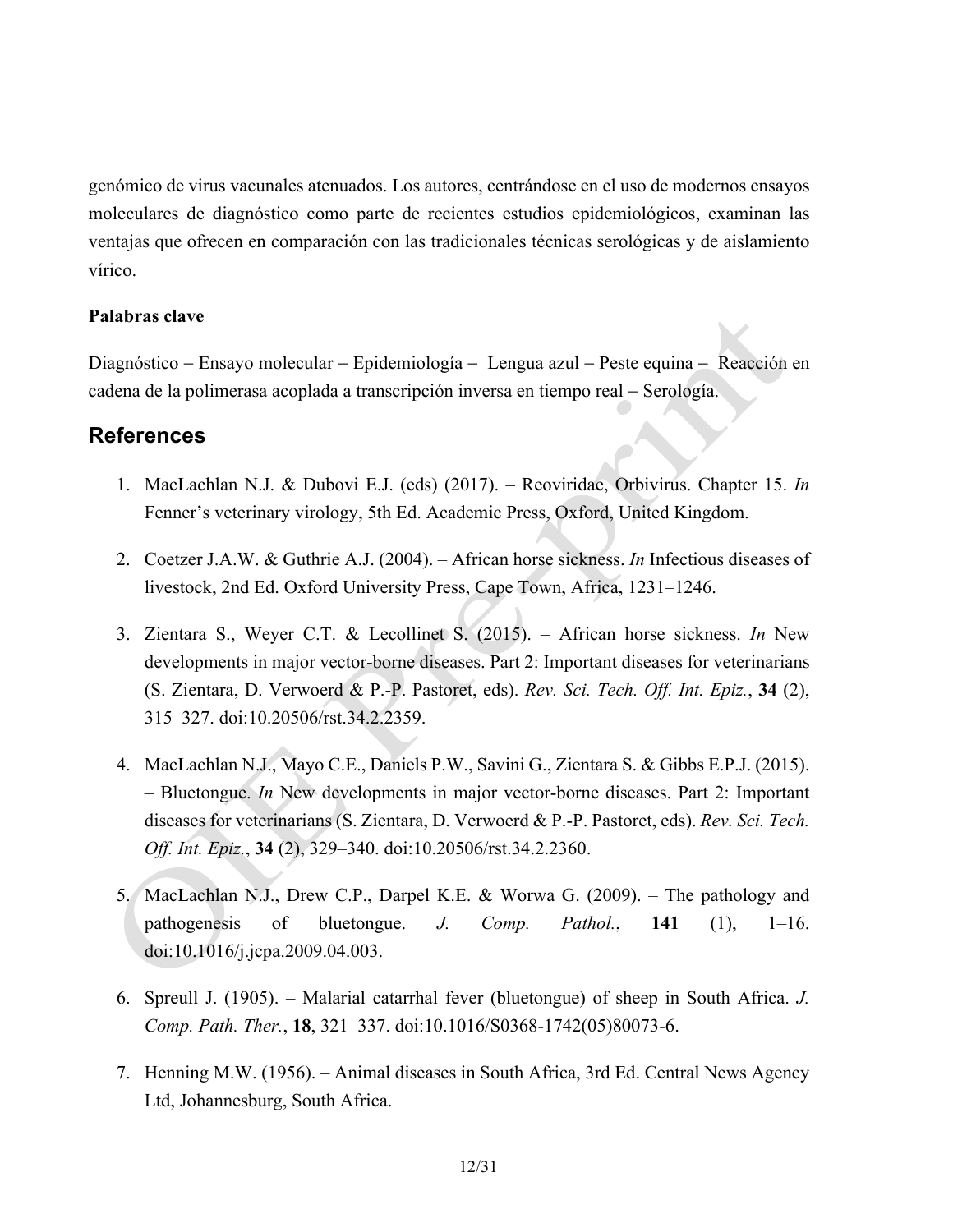- 8. MacLachlan N.J. (2011). Bluetongue: history, global epidemiology, and pathogenesis. *Prev. Vet. Med.*, **102** (2), 107–111. doi:10.1016/j.prevetmed.2011.04.005.
- 9. Bayley T.B. (1856). Notes on the Horse-sickness at the Cape of Good Hope, in 1854– '55. S. Solomon & Company, Cape Town, South Africa, 161 pp.
- 10. Fadyean J.M. (1900). African horse sickness. *J. Comp. Path. Therap.*, **13**, 383 pp. Available at: https://krishikosh.egranth.ac.in/handle/1/2045358 (accessed on 4 February 2021).
- 11. Theiler A. (1921). African horse sickness (*Pestiis equorum*). *Union S. Afr. Dept Agric., Pretoria, Sci. Bull.,* **19**, 32 pp. Available at: www.cabdirect.org/cabdirect/abstract/19211000431 (accessed on 4 February 2021).
- 12. MacLachlan N.J. & Osburn B.I. (2006). Impact of bluetongue virus infection on the international movement and trade of ruminants. *JAVMA*, **228** (9), 1346–1349. doi:10.2460/javma.228.9.1346.
- 13. Dominguez M., Münstermann S., Murray G. & Timoney P. (2015). High health, highperformance horses: risk mitigation strategies for OIE-listed diseases. *Rev. Sci. Tech. Off. Int. Epiz.,* **34** (3), 837–848. doi:10.20506/rst.34.3.2399.
- 14. Grewar J.D. (2016). The economic impact of bluetongue and other orbiviruses in sub-Saharan Africa, with special reference to southern Africa. *Vet. Ital.,* **52** (3–4), 375–381. doi:10.12834/VetIt.503.2427.3.
- 15. Sergeant E.S., Grewar J.D., Weyer C.T. & Guthrie A.J. (2016). Quantitative risk assessment for African horse sickness in live horses exported from South Africa. *PLoS One*, **11** (3), e0151757. doi:10.1371/journal.pone.0151757.
- 16. World Organisation for Animal Health (OIE) (2018). Manual of Diagnostic Tests and Vaccines for Terrestrial Animals. OIE, Paris, France. Available at: www.oie.int/international-standard-setting/terrestrial-manual/access-online/ (accessed on 7 January 2021).
- 17. World Organisation for Animal Health (OIE) (2019). Infection with bluetongue virus. Chapter 8.3. *In* Terrestrial Animal Health Code. OIE, Paris, France. Available at: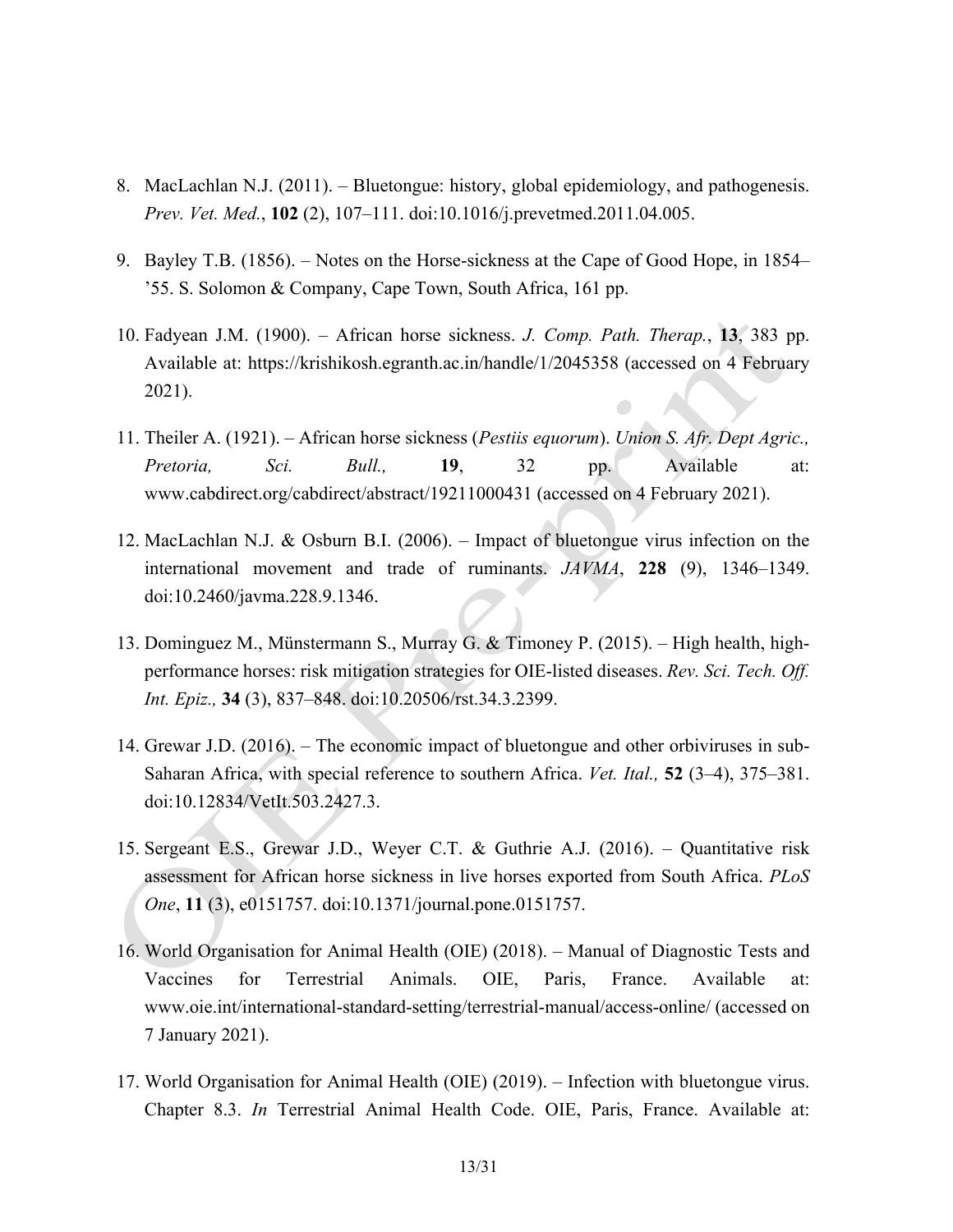www.oie.int/index.php?id=169&L=0&htmfile=chapitre\_bluetongue.htm (accessed on 7 January 2021).

- 18. World Organisation for Animal Health (OIE) (2019). Infection with African horse sickness virus. Chapter 12.1. *In* Terrestrial Animal Health Code. OIE, Paris, France. Available at: www.oie.int/index.php?id=169&L=0&htmfile=chapitre ahs.htm (accessed on 7 January 2021).
- 19. Goldsmit L. & Barzilai E. (1968). An improved method for the isolation and identification of bluetongue virus by intravenous inoculation of embryonating chicken eggs. *J. Comp. Pathol.*, **78** (4), 477–487. doi:10.1016/0021-9975(68)90047-9.
- 20. Foster N.M. & Leudke A.J. (1968). Direct assay for bluetongue virus by intravascular inoculation of embryonating chicken eggs. *Am. J. Vet. Res.*, **29** (3), 749–753.
- 21. Howell P.G., Kümm N.A. & Botha M.J. (1970). The application of improved techniques to the identification of strains of bluetongue virus [abstract]. *Onderstepoort J. Vet. Res.*, **37** (1), 59–66. Available at: www.cabdirect.org/cabdirect/abstract/19712205249 (accessed on 26 January 2021).
- 22. Osburn B.I., McGowan B., Heron B., Loomis E., Bushnell R., Stott J. & Utterback W. (1981). – Epizootiologic study of bluetongue: virologic and serologic results [abstract]. *Am. J. Vet. Res.*, **42** (5), 884–887. Available at: www.ncbi.nlm.nih.gov/pubmed/6266296 (accessed on 12 January 2021).
- 23. Gard G.P., Shorthose J.E., Weir R.P., Walsh S.J. & Melville L.F. (1988). Arboviruses recovered from sentinel livestock in northern Australia. *Vet. Microbiol.*, **18** (2), 109–118. doi:10.1016/0378-1135(88)90056-9.
- 24. Sawyer M.M. & Osburn B.L. (1977). Isolation of bluetongue vaccine virus from infected sheep by direct inoculation onto tissue culture [abstract]. *Cornell Vet.*, **67** (1), 65–71. Available at: www.ncbi.nlm.nih.gov/pubmed/188594 (accessed on 12 January 2021).
- 25. Alexander R.A. (1933). Preliminary note on the infection of white mice and guinea-pigs with the virus of horse sickness [abstract]. *J. S. Afr. Vet. Med. Assoc*., **4** (933), 1–9.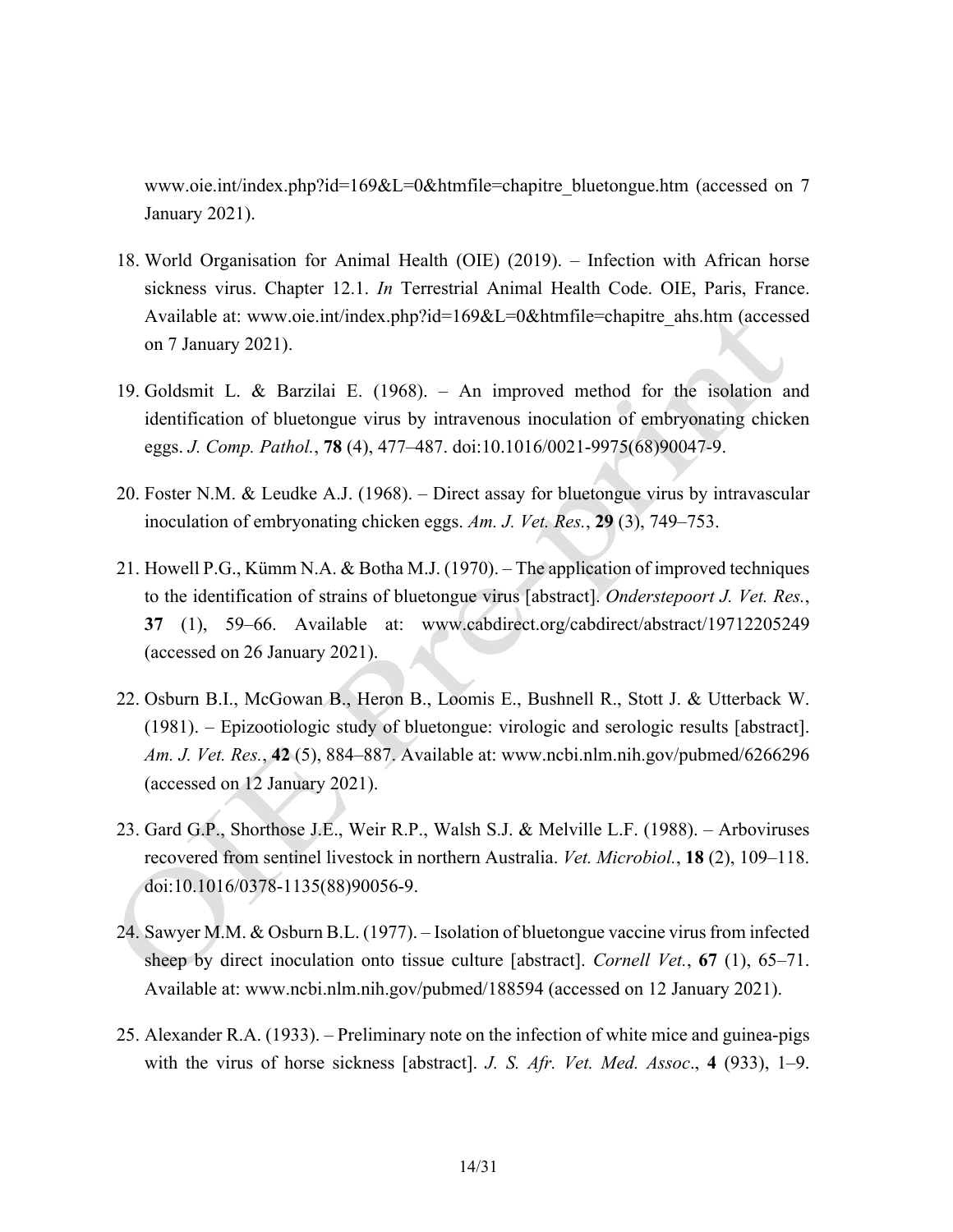Available at: https://journals.co.za/doi/pdf/10.10520/AJA00382809\_3305 (accessed on 27 January 2021).

- 26. Alexander R.A. (1934). Studies on the neurotropic virus of horsesickness. DVSc thesis, University of South Africa. Available at: https://repository.up.ac.za/handle/2263/41409 (accessed on 7 January 2021).
- 27. Alexander R.A. (1935). Studies on the neurotropic virus of horsesickness II: some physical and chemical properties. *Onderstepoort J. Vet. Res.*, **4** (2), 291–322. Available at: https://repository.up.ac.za/handle/2263/53702 (accessed on 7 January 2021).
- 28. Alexander R.A. (1935). Studies on the neurotropic virus of horsesickness III: the intracerebral protection test and its application to the study of immunity. *Onderstepoort J. Vet. Res.*, **4** (2), 349–377. Available at: https://repository.up.ac.za/handle/2263/53787 (accessed on 7 January 2021).
- 29. Alexander R.A. (1935). Studies on the neurotropic virus of horsesickness IV: the pathogenesis in horses. *Onderstepoort J. Vet. Res.*, **4** (2), 379–388. Available at: https://repository.up.ac.za/handle/2263/53818 (accessed on 7 January 2021).
- 30. Erasmus B.J. (1963). Cultivation of horsesickness virus in tissue culture. *Nature*, **200**, 716. doi:10.1038/200716a0.
- 31. Wilson W.C. (1994). Development of a nested-PCR test based on sequence analysis of epizootic hemorrhagic disease viruses non-structural protein 1 (NS1). *Virus Res.*, **31** (3), 357–365. doi:10.1016/0168-1702(94)90028-0.
- 32. Bonneau K.R., Mullens B.A. & MacLachlan N.J. (2001). Occurrence of genetic drift and founder effect during quasispecies evolution of the VP2 and NS3/NS3A genes of bluetongue virus upon passage between sheep, cattle, and *Culicoides sonorensis*. *J. Virol.*, **75** (17), 8298–8305. doi:10.1128/jvi.75.17.8298-8305.2001.
- 33. Katz J., Alstad D., Gustafson G. & Evermann J. (1994). Diagnostic analysis of the prolonged bluetongue virus RNA presence found in the blood of naturally infected cattle and experimentally infected sheep. *J. Vet. Diagn. Invest.*, **6** (2), 139–142. doi:10.1177/104063879400600201.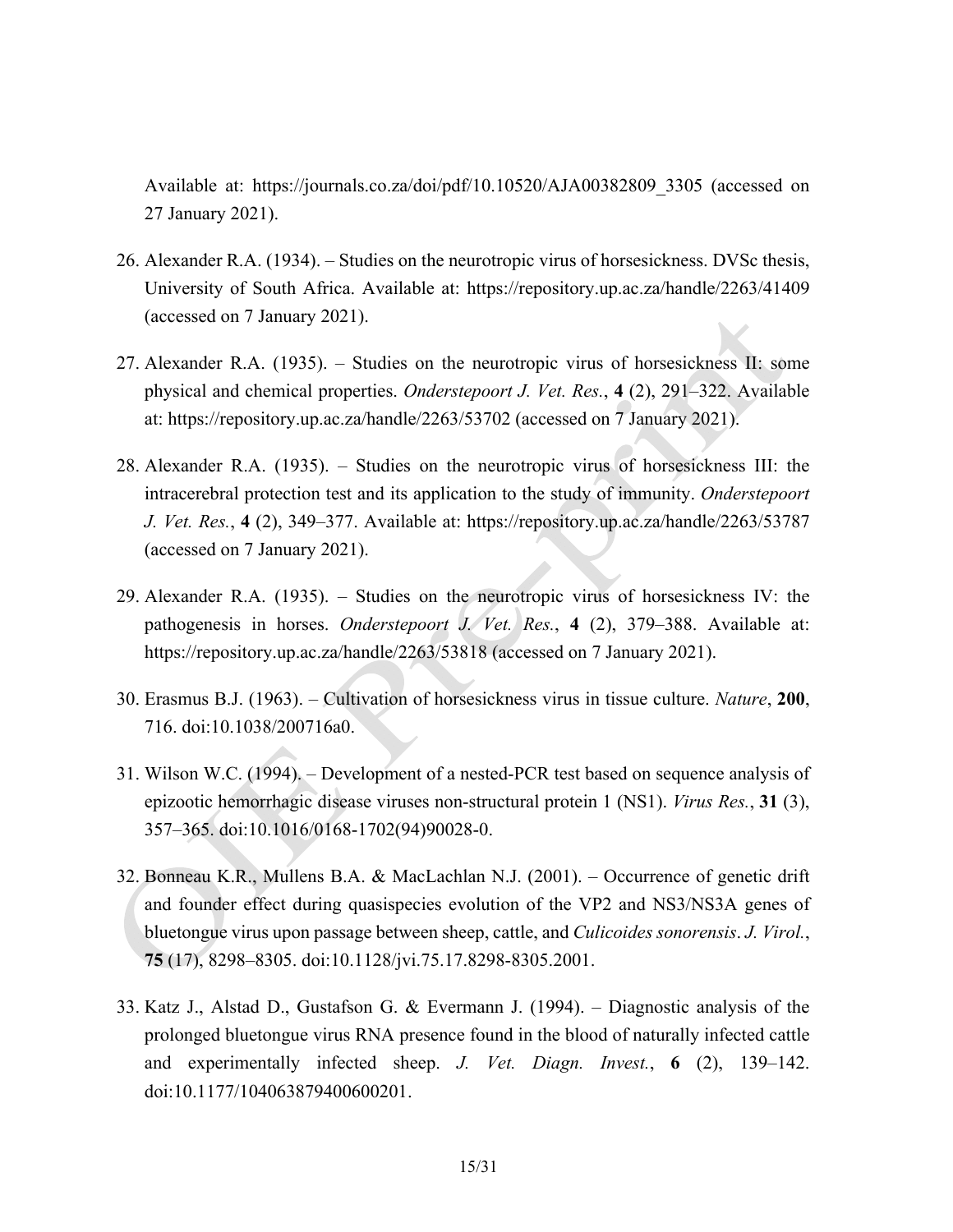- 34. Bonneau K.R., DeMaula C.D., Mullens B.A. & MacLachlan N.J. (2002). Duration of viraemia infectious to *Culicoides sonorensis* in bluetongue virus-infected cattle and sheep. *Vet. Microbiol.*, **88** (2), 115–125. doi:10.1016/s0378-1135(02)00106-2.
- 35. Orrù G., Ferrando M.L., Meloni M., Liciardi M., Savini G. & De Santis P. (2006). Rapid detection and quantitation of bluetongue virus (BTV) using a molecular beacon fluorescent probe assay. *J. Virol. Meth.*, **137** (1), 34–42. doi:10.1016/j.jviromet.2006.05.028.
- 36. Balasuriya U.B.R., Nadler S.A., Wilson W.C., Pritchard L.I., Smythe A.B., Savini G., Monaco F., De Santis P., Zhang N., Tabachnick W.J. & MacLachlan N.J. (2008). – The NS3 proteins of global strains of bluetongue virus evolve into regional topotypes through negative (purifying) selection. *Vet. Microbiol.*, **126** (1–3), 91–100. doi:10.1016/j.vetmic.2007.07.006.
- 37. Hofmann M., Griot C., Chaignat V., Perler L. & Thür B. (2008). Bluetongue disease reaches Switzerland. *Schweiz. Arch. Tierheilkd*., **150** (2), 49–56. doi:10.1024/0036- 7281.150.2.49.
- 38. Sailleau C., Viarouge C., Breard E., Vitour D. & Zientara S. (2017). Ring trial 2016 for bluetongue virus detection by real-time RT-PCR in France. *Vet. Med. Sci.*, **3** (2), 107– 114. doi:10.1002/vms3.63.
- 39. Vandenbussche F., Vanbinst T., Verheyden B., Van Dessel W., Demeestere L., Houdart P., Bertels G., Praet N., Berkvens D., Mintiens K., Goris N. & De Clercq K. (2008). – Evaluation of antibody-ELISA and real-time RT–PCR for the diagnosis and profiling of bluetongue virus serotype 8 during the epidemic in Belgium in 2006. *Vet. Microbiol.*, **129** (1–2), 15–27. doi:10.1016/j.vetmic.2007.10.029.
- 40. Kramps J.A., van Maanen K., Mars M.H., Popma J.K. & van Rijn P.A. (2008). Validation of a commercial ELISA for the detection of bluetongue virus (BTV)-specific antibodies in individual milk samples of Dutch dairy cows. *Vet. Microbiol.*, **130** (1–2), 80–87. doi:10.1016/j.vetmic.2008.01.004.
- 41. Quan M., Lourens C.W., MacLachlan N.J., Gardner I.A. & Guthrie A.J. (2010). Development and optimisation of a duplex real-time reverse transcription quantitative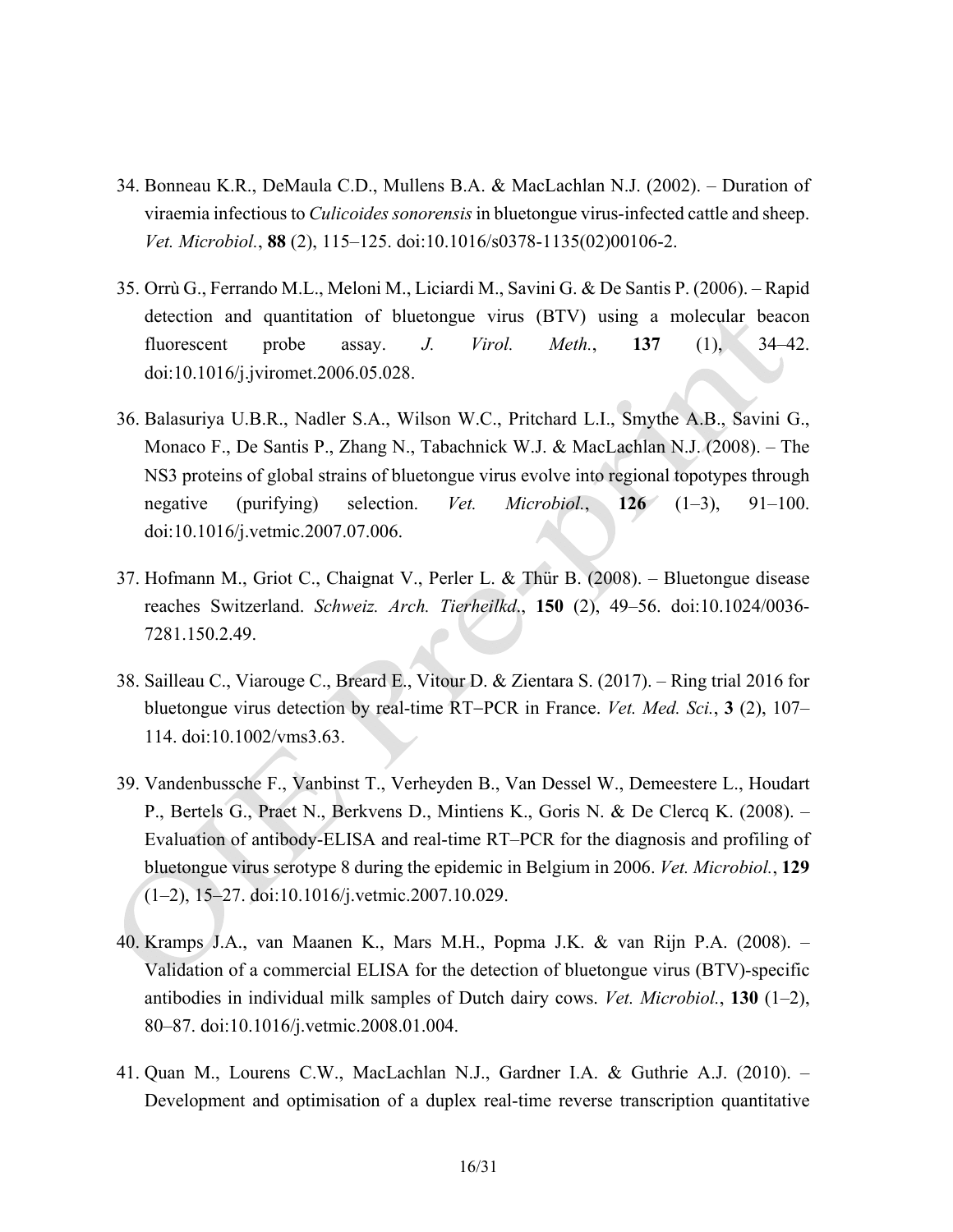PCR assay targeting the VP7 and NS2 genes of African horse sickness virus. *J. Virol. Meth.*, **167** (1), 45–52. doi:10.1016/j.jviromet.2010.03.009.

- 42. Guthrie A.J., MacLachlan N.J., Joone C., Lourens C.W., Weyer C.T., Quan M., Monyai M.S. & Gardner I.A. (2013). – Diagnostic accuracy of a duplex real-time reverse transcription quantitative PCR assay for detection of African horse sickness virus. *J. Virol. Meth.*, **189** (1), 30–35. doi:10.1016/j.jviromet.2012.12.01F4.
- 43. Agüero-Garcia M., Castillo-Olivares J. & Münstermann S. (2016). Validation of a realtime RT–PCR for the detection of African horse sickness virus genome. *OIE Bull.*, **2016**  (1), 87–91. doi:10.20506/bull.2016.1.2504.
- 44. Scheffer E.G., Venter G.J., Joone C., Osterrieder N. & Guthrie A.J. (2011). Use of realtime quantitative reverse transcription polymerase chain reaction for the detection of African horse sickness virus replication in *Culicoides imicola*. *Onderstepoort J. Vet. Res.*, **78** (1), 344. doi:10.4102/ojvr.v78i1.344.
- 45. Scheffer E.G., Venter G.J., Labuschagne K., Page P.C., Mullens B.A., MacLachlan N.J., Osterrieder N. & Guthrie A.J. (2012). – Comparison of two trapping methods for *Culicoides* biting midges and determination of African horse sickness virus prevalence in midge populations at Onderstepoort. *S. Afr. Vet. Parasitol.*, **185** (2), 265–273. doi:10.1016/j.vetpar.2011.09.037.
- 46. Weyer C.T., Quan M., Joone C., Lourens C.W., MacLachlan N.J. & Guthrie A.J. (2013). – African horse sickness in naturally infected, immunised horses. *Eq. Vet. J.*, **45** (1), 117– 119. doi:10.1111/j.2042-3306.2012.00590.x.
- 47. Weyer C.T., Grewar J.D., Burger P., Rossouw E., Lourens C., Joone C., le Grange M., Coetzee P., Venter E., Martin D.P., MacLachlan N.J. & Guthrie A.J. (2016). – African horse sickness caused by genome reassortment and reversion to virulence of live, attenuated vaccine viruses, South Africa, 2004–2014. *Emerg. Infect. Dis*., **22** (12), 2087– 2096. doi:10.3201/eid2212.160718.
- 48. Weyer C.T., Grewar J.D., Burger P., Joone C., Lourens C., MacLachlan N.J. & Guthrie A.J. (2017). – Dynamics of African horse sickness virus nucleic acid and antibody in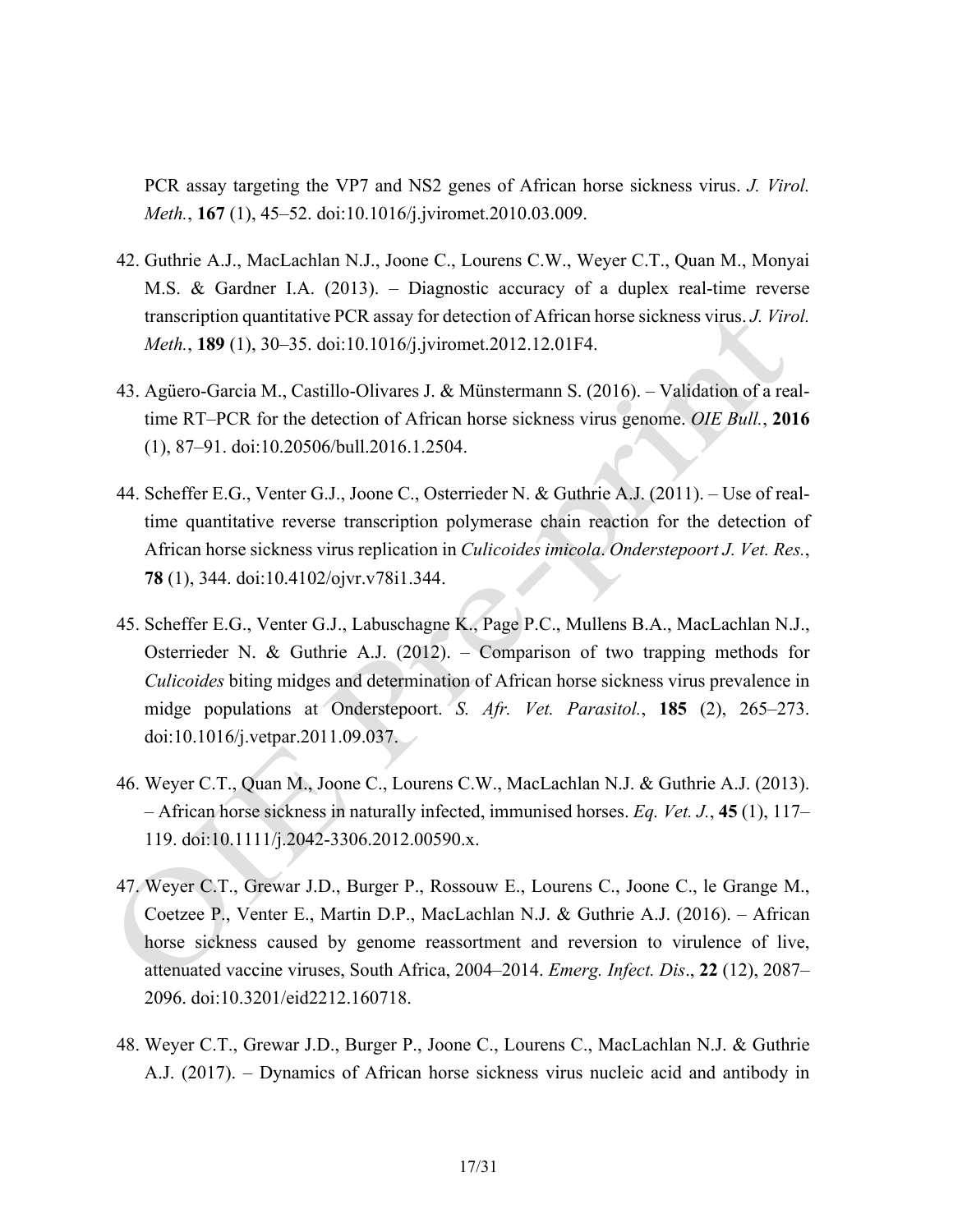horses following immunization with a commercial polyvalent live attenuated vaccine. *Vaccine*, **35** (18), 2504–2510. doi:10.1016/j.vaccine.2017.03.005.

- 49. Grewar J.D., Weyer C.T., Guthrie A.J., Koen P., Davey S., Quan M., Visser D., Russouw E. & Bührmann G. (2013). The 2011 outbreak of African horse sickness in the African horse sickness controlled area in South Africa. *J. S. Afr. Vet. Assoc.*, **84** (1), 1–7. Available at: www.scielo.org.za/scielo.php?script=sci\_arttext&pid=S1019- 91282013000100026&lng=en&nrm=iso (accessed on 4 February 2021).
- 50. Maan N.S., Maan S., Belaganahalli M.N., Ostlund E.N., Johnson D.J., Nomikou K. & Mertens P.P.C. (2012). – Identification and differentiation of the twenty-six bluetongue virus serotypes by RT–PCR amplification of the serotype-specific genome segment 2. *PLoS One*, **7** (2), e32601. doi:10.1371/journal.pone.0032601.
- 51. Maan S., Maan N.S., Belaganahalli M.N., Potgieter A.C., Kumar V., Batra K., Wright I.M., Kirkland P.D. & Mertens P.P.C. (2016). – Development and evaluation of real time RT-PCR assays for detection and typing of bluetongue virus. *PLoS One*, 11 (9), e0163014. doi:10.1371/journal.pone.0163014.
- 52. Weyer C.T., Joone C., Lourens C.W., Monyai M.S., Koekemoer O., Grewar J.D., van Schalkwyk A., Majiwa P.O.A., MacLachlan N.J. & Guthrie A.J. (2015). – Development of three triplex real-time reverse transcription PCR assays for the qualitative molecular typing of the nine serotypes of African horse sickness virus. *J. Virol. Meth.*, **223**, 69–74. doi:10.1016/j.jviromet.2015.07.015.
- 53. Bachanek-Bankowska K., Maan S., Castillo-Olivares J., Manning N.M., Maan N.S., Potgieter A.C., Di Nardo A., Sutton G., Batten C. & Mertens P.P.C. (2014). – Real time RT–PCR assays for detection and typing of African horse sickness virus. *PLoS One*, **9** (4), e93758. doi:10.1371/journal.pone.0093758.
- 54. MacLachlan N.J. (1994). The pathogenesis and immunology of bluetongue virus infection of ruminants. *Comp. Immunol. Microbiol. Infect. Dis.*, **17** (3–4), 197–206. doi:10.1016/0147-9571(94)90043-4.
- 55. MacLachlan N.J., Nunamaker R.A., Katz J.B., Sawyer M.M., Akita G.Y., Osburn B.I. & Tabachnick W.J. (1994). – Detection of bluetongue virus in the blood of inoculated calves: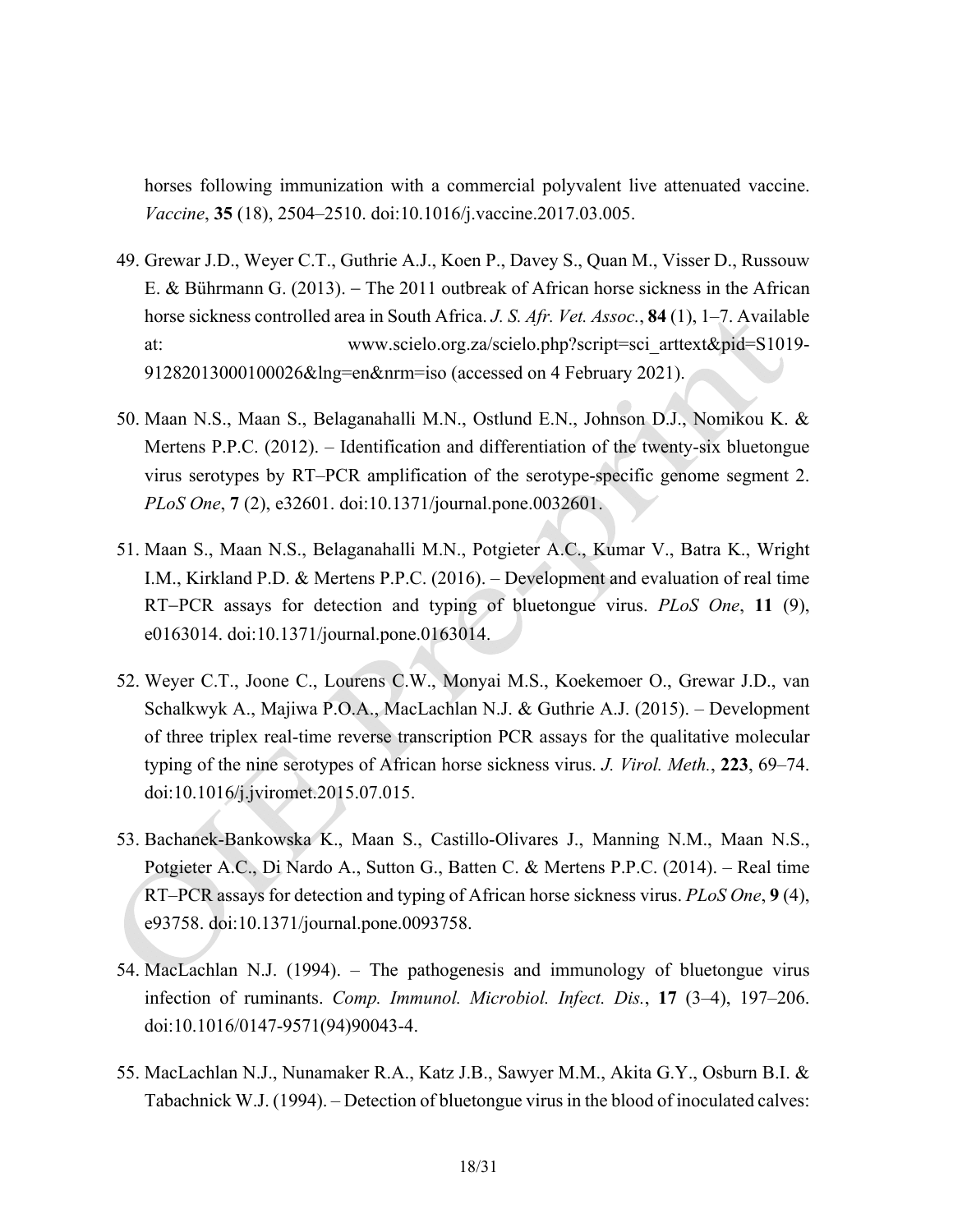comparison of virus isolation, PCR assay, and *in vitro* feeding of *Culicoides variipennis*. *Arch. Virol.*, **136** (1), 1–8. doi:10.1007/BF01538812.

- 56. van den Ende M., Linder A. & Kaschula V.R. (1954). Experiments with the Cyprus strain of blue-tongue virus: multiplication in the central nervous system of mice and complement fixation. *J. Hyg. (Lond.)*, **52** (2), 155–164. doi:10.1017/s0022172400027364.
- 57. Klontz G.W., Svehag S.E. & Gorham J.R. (1962). A study by the agar diffusion technique of precipitating antibody directed against blue tongue virus and its relation to homotypic neutralizing antibody. *Arch. Gesamte Virusforsch*, **12** (2), 259–268. doi:10.1007/bf01258136.
- 58. Pini A., Ohder H., Whiteland A.P. & Lund L.J. (1968). Studies on the fluorescent and neutralizing antibodies to bluetongue virus in sheep. *Arch. Gesamte Virusforsch*, **25** (2), 129–136. doi:10.1007/bf01258159.
- 59. Metcalf H.E. & Jochim M.M. (1970). Bluetongue in cattle: efficacy of the agar gel precipitin test [abstract]. *Am. J. Vet. Res.*, **31**, 1743–1749. Available at: www.cabdirect.org/cabdirect/abstract/19712201732 (accessed on 7 January 2021).
- 60. Pearson J.E., Carbrey E.A. & Gustafson G.A. (1973). Bluetongue virus in cattle: complement fixing antibody response and viremia in experimentally infected animals. *Proc. Annu. Meet. U.S. Anim. Hlth Assoc.*, **77**, 524–531.
- 61. Boulanger P. & Frank J.F. (1975). Serological methods in the diagnosis of bluetongue. *Aust. Vet. J.*, **51** (4), 185–189. doi:10.1111/j.1751-0813.1975.tb00052.x.
- 62. Hübschle O.J., Lorenz R.J. & Matheka H.D. (1981). Enzyme-linked immunosorbent assay for detection of bluetongue virus antibodies [abstract]. *Am. J. Vet. Res.*, **42** (1), 61– 65. Available at: www.ncbi.nlm.nih.gov/pubmed/6261621 (accessed on 12 January 2021).
- 63. Huismans H. & Erasmus B.J. (1981). Identification of the serotype-specific and groupspecific antigens of bluetongue virus [abstract]. *Onderstepoort J. Vet. Res.*, **48** (2), 51–58. Available at: www.ncbi.nlm.nih.gov/pubmed/6273773 (accessed on 12 January 2021).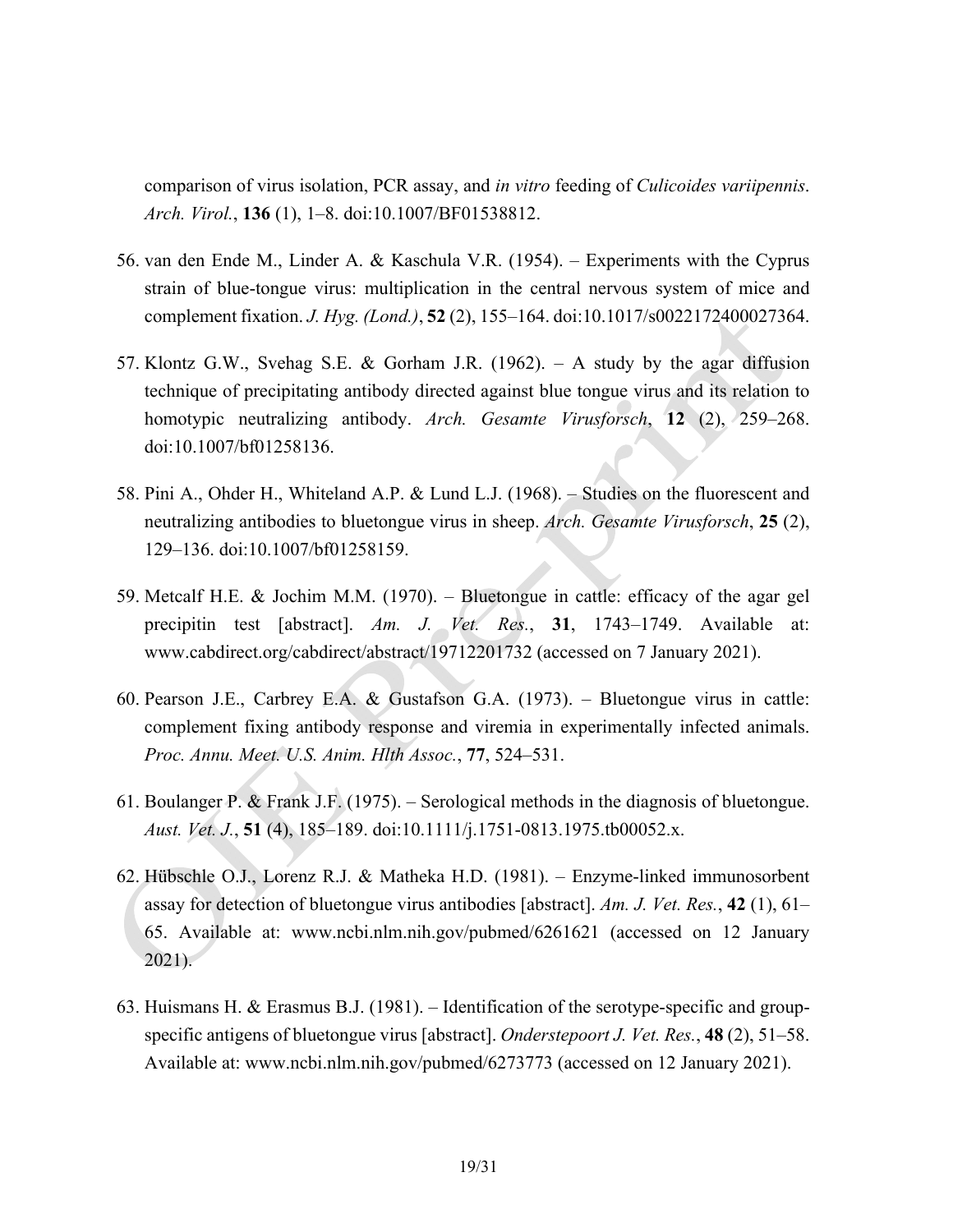- 64. Jochim M.M. & Chow T.L. (1969). Immunodiffusion of bluetongue virus. *Am. J. Vet. Res.*, **30** (1), 33–41.
- 65. Singer R.S., Boyce W.M., Gardner I.A., Johnson W.O. & Fisher A.S. (1998). Evaluation of bluetongue virus diagnostic tests in free-ranging bighorn sheep. *Prev. Vet. Med.*, **35** (4), 265–282. doi:10.1016/s0167-5877(98)00067-1.
- 66. Reddington J.J., Reddington G.M. & MacLachlan N.J. (1991). A competitive ELISA for detection of antibodies to the group antigen of bluetongue virus. *J. Vet. Diagn. Invest.*, **3** (2), 144–147. doi:10.1177/104063879100300207.
- 67. Afshar A., Trotter H.C., Dulac G.C. & Reddington J.J. (1993). Evaluation of a commercial competitive ELISA test kit for the detection of group-specific antibodies to bluetongue virus. *J. Vet. Diagn. Invest.*, **5** (3), 336–340. doi:10.1177/104063879300500305.
- 68. Ward M.P., Forbes-Faulkner J.C. & Duffy V.L. (1996). Evaluation of a competitive enzyme-linked immunosorbent assay to detect infection of cattle in sentinel herds in Queensland, Australia with bluetongue viruses. *Vet. Microbiol.*, **49** (1–2), 117–125. doi:10.1016/0378-1135(95)00178-6.
- 69. Biteau-Coroller F., Gerbier G., Stärk K.D.C., Grillet C., Albina E., Zientara S. & Roger F. (2006). – Performance evaluation of a competitive ELISA test used for bluetongue antibody detection in France, a recently infected area. *Vet. Microbiol.*, **118** (1–2), 57–66. doi:10.1016/j.vetmic.2006.07.012.
- 70. Batten C.A., Bachanek-Bankowska K., Bin-Tarif A., Kgosana L., Swain A.J., Corteyn M., Darpel K., Mellor P.S., Elliott H.G. & Oura C.A.L. (2008). – Bluetongue virus: European community inter-laboratory comparison tests to evaluate ELISA and RT–PCR detection methods. *Vet. Microbiol.*, **129** (1–2), 80–88. doi:10.1016/j.vetmic.2007.11.005.
- 71. Batten C.A., Sanders A.J., Bachanek-Bankowska K., Bin-Tarif A. & Oura C.A.L. (2009). – Bluetongue virus: European community proficiency test (2007) to evaluate ELISA and RT–PCR detection methods with special reference to pooling of samples. *Vet. Microbiol.*, **135** (3–4), 380–383. doi:10.1016/j.vetmic.2008.09.080.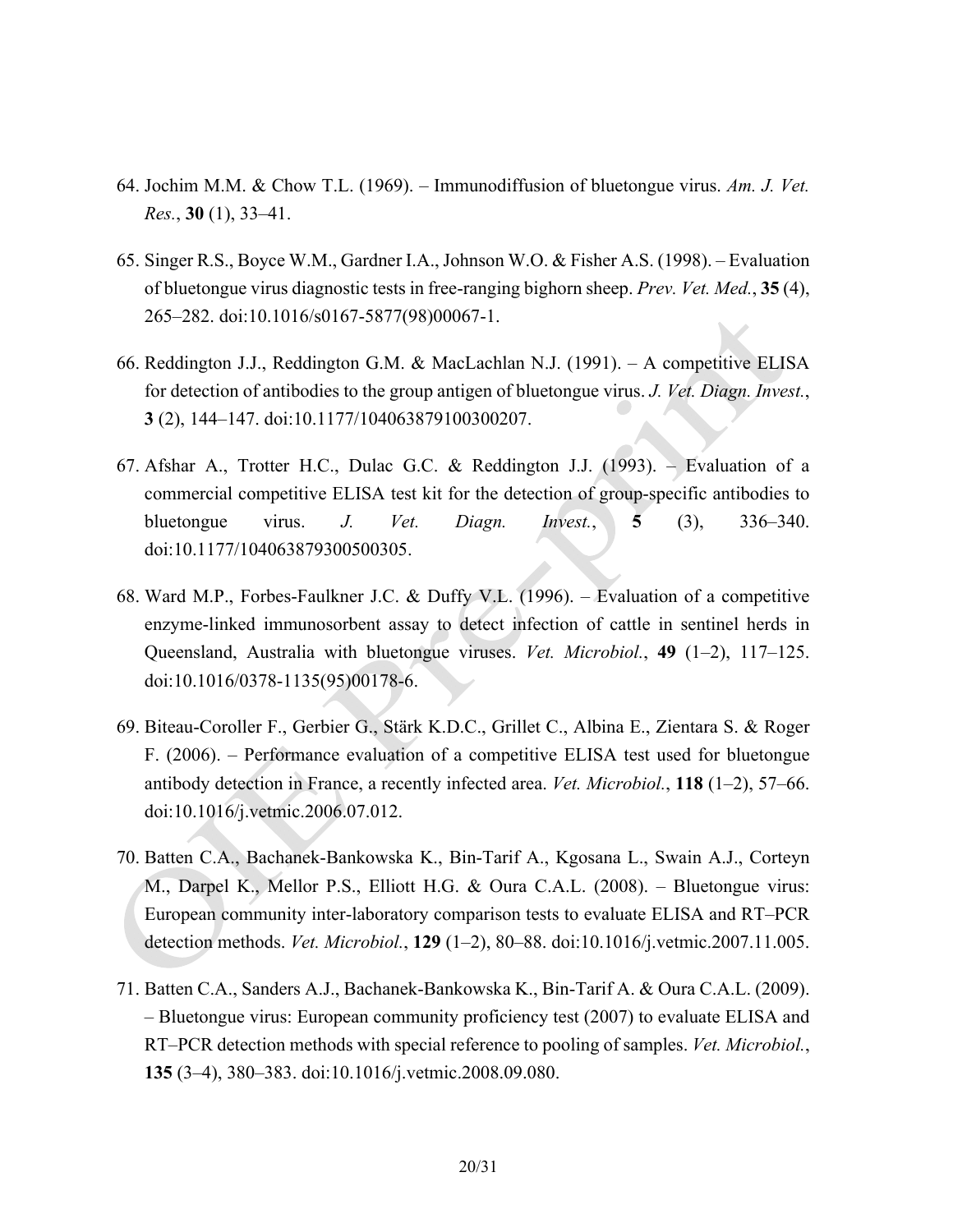- 72. Svehag S.E. (1963). Effect of different 'contact conditions' on the blue tongue virusantibody reaction and on the validity of the 'percentage law'. *Arch. Gesamte Virusforsch*, **12** (5), 678–693. doi:10.1007/bf01246389.
- 73. Svehag S.E. (1966). Quantal and graded dose-responses of bluetongue virus: a comparison of their sensitivity as assay methods for neutralizing antibody. *J. Hyg. (Lond.)*, **64** (2), 231–244. doi:10.1017/s0022172400040493.
- 74. Maree S. & Paweska J.T. (2005). Preparation of recombinant African horse sickness virus VP7 antigen via a simple method and validation of a VP7-based indirect ELISA for the detection of group-specific IgG antibodies in horse sera. *J. Virol. Meth.*, **125** (1), 55– 65. doi:10.1016/j.jviromet.2004.12.002.
- 75. Durán-Ferrer M., Agüero M., Zientara S. […] & Castillo-Olivares J. (2019). Assessment of reproducibility of a VP7 blocking ELISA diagnostic test for African horse sickness. *Transbound. Emerg. Dis.*, **66** (1), 83–90. doi:10.1111/tbed.12968.
- 76. Stott J.L., Osburn B.I., Bushnell R., Loomis E.C. & Squire K.R. (1985). Epizootiological study of bluetongue virus infection in California livestock: an overview [abstract]. *Prog. Clin. Biol. Res.*, **178**, 571–582. Available at: www.ncbi.nlm.nih.gov/pubmed/2989906 (accessed on 12 January 2021).
- 77. World Organisation for Animal Health (OIE) (2019). Terrestrial Animal Health Code. OIE, Paris, France. Available at: www.oie.int/international-standard-setting/terrestrialcode/access-online/ (accessed on 7 January 2021).
- 78. Mayo C.E., Crossley B.M., Hietala S.K., Gardner I.A., Breitmeyer R.E. & James MacLachlan N. (2010). – Colostral transmission of bluetongue virus nucleic acid among newborn dairy calves in California. *Trans. Emerg. Dis.*, **57** (4), 277–281. doi:10.1111/j.1865-1682.2010.01149.x.
- 79. Mayo C.E., Mullens B.A., Gerry A.C., Barker C.M., Mertens P.P.C., Maan S., Maan N., Gardner I.A., Guthrie A.J. & MacLachlan N.J. (2012). – The combination of abundance and infection rates of *Culicoides sonorensis* estimates risk of subsequent bluetongue virus infection of sentinel cattle on California dairy farms. *Vet. Parasitol.*, **187** (1–2), 295–301. doi:10.1016/j.vetpar.2012.01.004.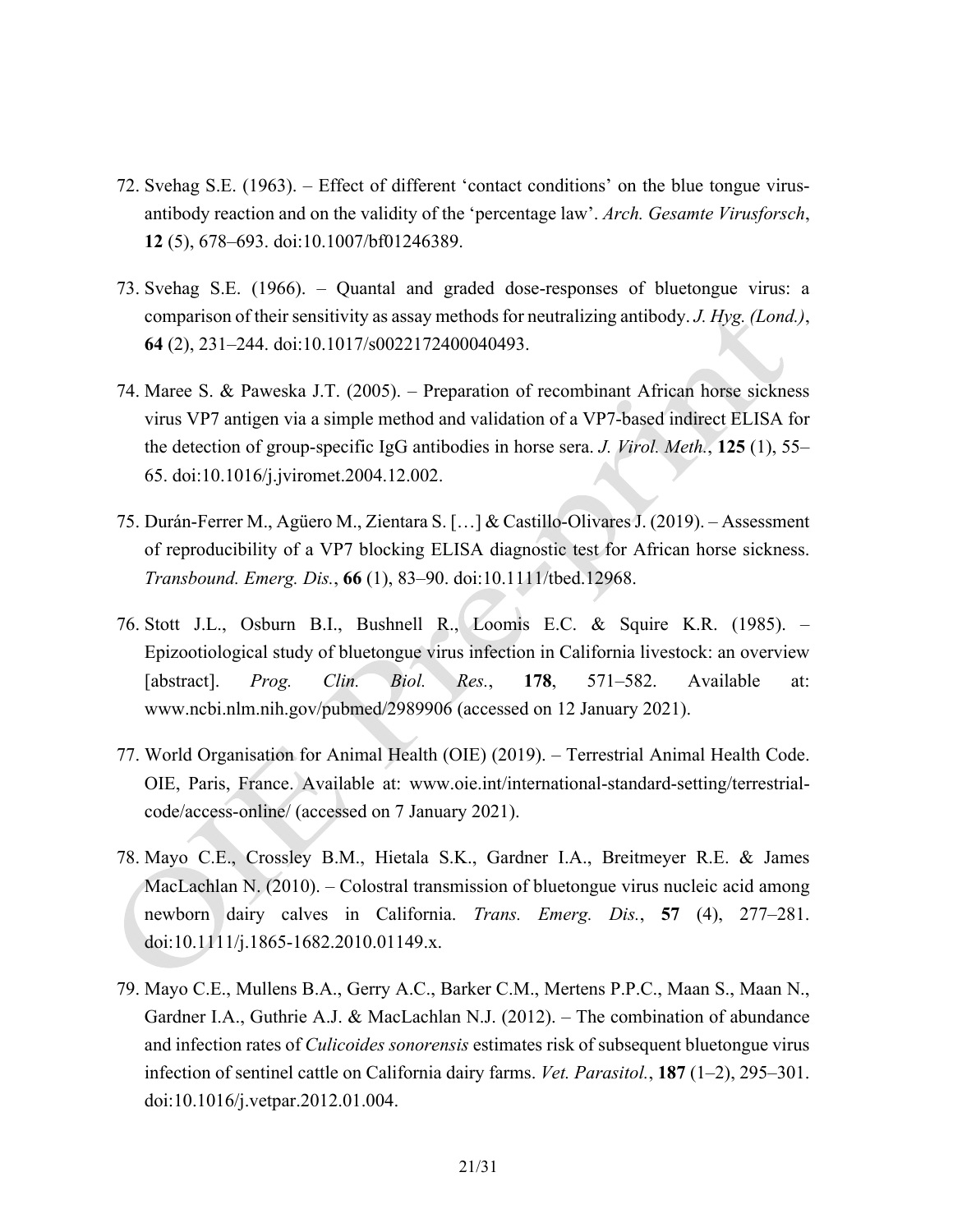- 80. Mayo C.E., Gardner I.A., Mullens B.A., Barker C.M., Gerry A.C., Guthrie A.J. & MacLachlan N.J. (2012). – Anthropogenic and meteorological factors influence vector abundance and prevalence of bluetongue virus infection of dairy cattle in California. *Vet. Microbiol.*, **155** (2–4), 158–164. doi:10.1016/j.vetmic.2011.08.029.
- 81. Mayo C.E., Mullens B.A., Reisen W.K., Osborne C.J., Gibbs E.P.J., Gardner I.A. & MacLachlan N.J. (2014). – Seasonal and interseasonal dynamics of bluetongue virus infection of dairy cattle and *Culicoides sonorensis* midges in northern California – implications for virus overwintering in temperate zones. *PLoS One*, **9** (9), e106975. doi:10.1371/journal.pone.0106975.
- 82. Mayo C., Shelley C., MacLachlan N.J., Gardner I., Hartley D. & Barker C. (2016). A deterministic model to quantify risk and guide mitigation strategies to reduce bluetongue virus transmission in California dairy cattle. *PLoS One*, **11** (11), e0165806. doi:10.1371/journal.pone.0165806.
- 83. MacLachlan N.J. & Mayo C.E. (2013). Potential strategies for control of bluetongue, a globally emerging, *Culicoides*-transmitted viral disease of ruminant livestock and wildlife. *Antiviral Res.*, **99** (2), 79–90. doi:10.1016/j.antiviral.2013.04.021.
- 84. Mayo C., Mullens B., Gibbs E.P. & MacLachlan N.J. (2016). Overwintering of bluetongue virus in temperate zones. *Vet. Ital.*, **52** (3–4), 243–246. doi:10.12834/VetIt.521.2473.3.
- 85. McDermott E.G., Mayo C.E., Gerry A.C., Laudier D., MacLachlan N.J. & Mullens B.A. (2015). – Bluetongue virus infection creates light averse *Culicoides* vectors and serious errors in transmission risk estimates. *Parasit. Vectors*, **8** (1), 460. doi:10.1186/s13071- 015-1062-4.
- 86. Lu G., Pan J., Ou J., Shao R., Hu X., Wang C. & Li S. (2020). African horse sickness: its emergence in Thailand and potential threat to other Asian countries. *Trans. Emerg. Dis.*, e-pub. ahead of print. doi:10.1111/tbed.13625.
- 87. Bangs M.J., Pudiantari R. & Gionar Y.R. (2007). Persistence of dengue virus RNA in dried *Aedes aegypti* (Diptera: Culicidae) exposed to natural tropical conditions. *J. Med. Entomol.*, **44** (1), 163–167. doi:10.1093/jmedent/41.5.163.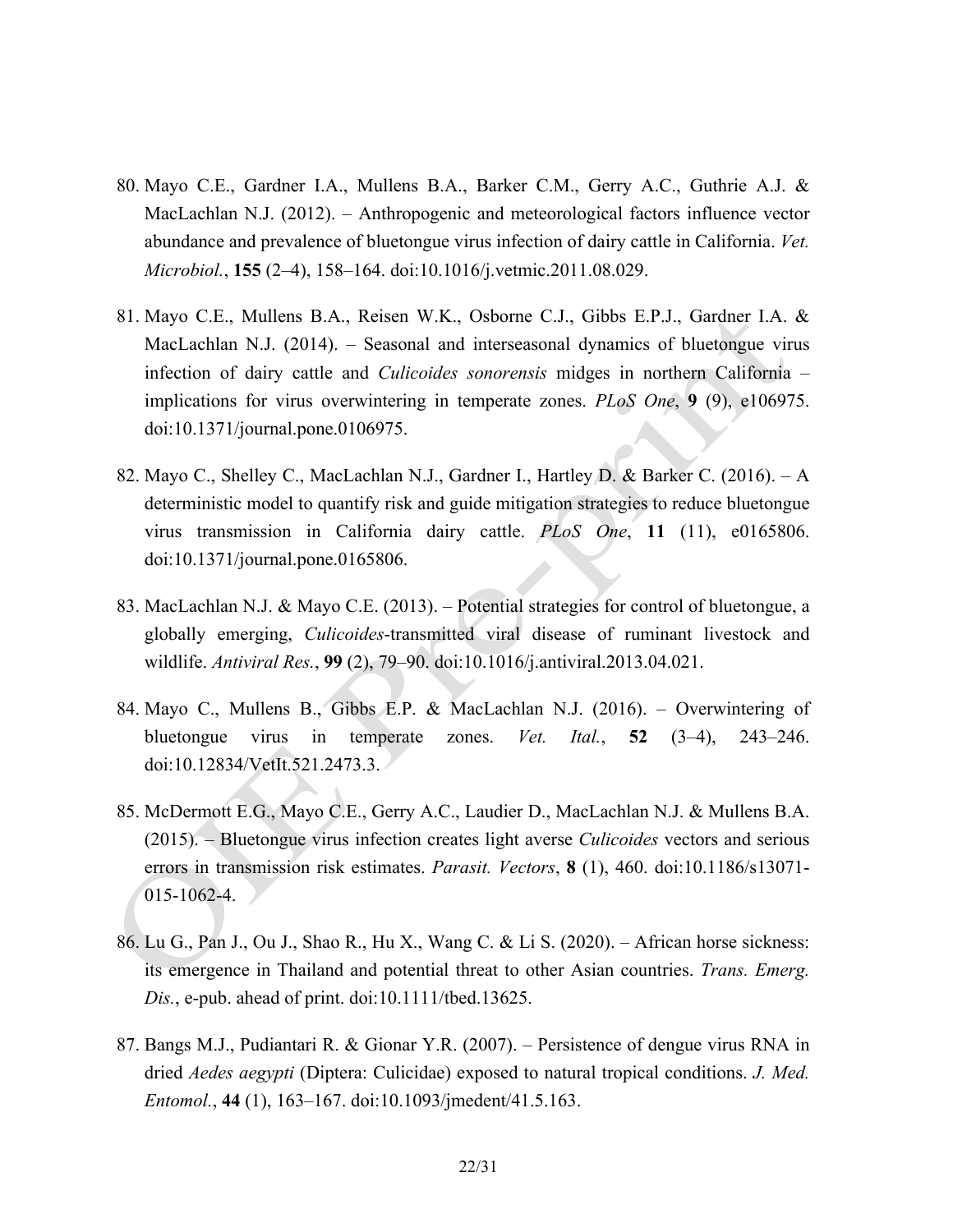- 88. Burkhalter K.L. & Savage H.M. (2017). Detection of Zika virus in desiccated mosquitoes by real-time reverse transcription PCR and plaque assay. *Emerg. Infect. Dis.*, **23** (4), 680–681. doi:10.3201/eid2304.161772.
- 89. Drummond C., Gebhardt M.E., Robles M.T.S., Carpi G., Hoyer I., Pastusiak A., Reddy M.R., Norris D.E., Pipas J.M. & Jackson E.K. (2020). – Stability and detection of nucleic acid from viruses and hosts in controlled mosquito blood feeds. *PLoS One*, **15** (6), e0231061. doi:10.1371/journal.pone.0231061.
- 90. Nomikou K., Hughes J., Wash R., Kellam P., Breard E., Zientara S., Palmarini M., Biek R. & Mertens P. (2015). – Widespread reassortment shapes the evolution and epidemiology of bluetongue virus following European invasion. *PLoS Pathog.*, **11** (8), e1005056. doi:10.1371/journal.ppat.1005056.

\_\_\_\_\_\_\_\_\_\_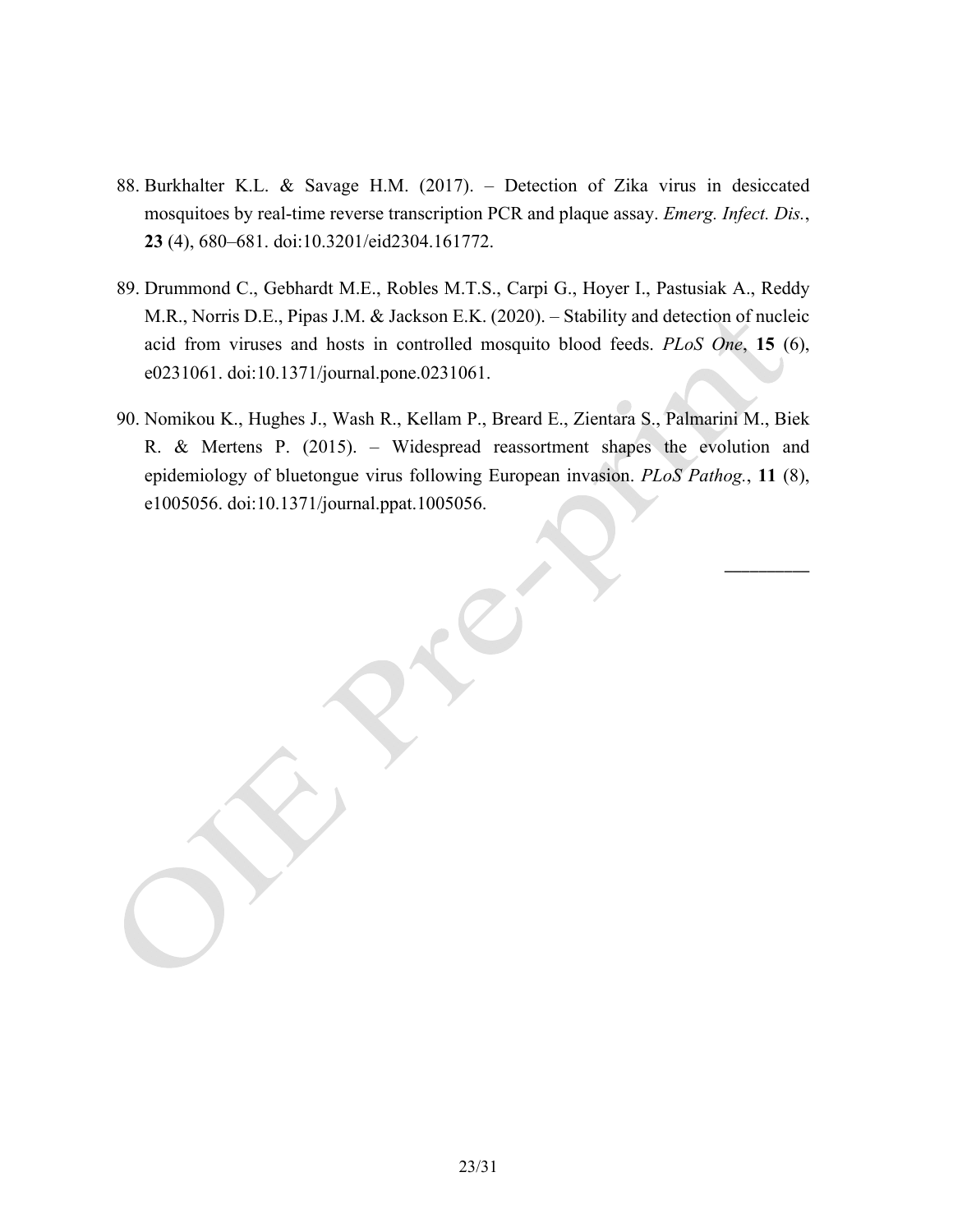# **Table I Commercially available bluetongue virus diagnostic assays**

| <b>Method</b>               | <b>Test kit</b>                                                                | DSe/DSp*   | <b>Target</b>                          | <b>Comments</b>                                                                                                                     | <b>Company references/links</b>                                                  |  |  |
|-----------------------------|--------------------------------------------------------------------------------|------------|----------------------------------------|-------------------------------------------------------------------------------------------------------------------------------------|----------------------------------------------------------------------------------|--|--|
| <b>Agent identification</b> |                                                                                |            |                                        |                                                                                                                                     |                                                                                  |  |  |
| Real-time<br>RT-PCR         | <b>ID Gene™</b><br><b>BlueTongue</b><br><b>Duplex</b>                          | Not listed | Serotypes<br>$1 - 27$                  | Validated by<br>the French<br>National<br>Reference<br>Laboratory (38)<br>and according<br>to the French<br>standard<br>NFU47-600-2 | www.id-vet.com/produit/id-<br>gene-bluetongue-duplex/                            |  |  |
|                             |                                                                                |            |                                        | Registered at<br>the Federal<br><b>Food Safety</b><br>and Veterinary<br>Office<br>(OSAV/BLV/US<br>AV)                               | www.labgene.ch/veterinar-<br>diagnostics/504-id-gene-<br>real-time-pcr-kits.html |  |  |
|                             | VetMAX™<br><b>BTVNS3 All</b><br>Genotypes Kit                                  | Not listed | Serotypes<br>$1 - 27$<br>By segment 10 | Validated by<br>the French<br>National<br>Reference<br>Laboratory (38)                                                              | www.thermofisher.com/orde<br>r/catalog/product/BTVNS3?<br>us&en#/BTVNS3?us&en    |  |  |
|                             | <b>LSI VetMAX™</b><br><b>Bluetongue</b><br><b>Virus Real-</b><br>Time PCR Kit, | Not listed | Serotype 1                             |                                                                                                                                     | www.thermofisher.com/orde<br>r/catalog/product/BTV1GIA<br>H50#/BTV1GIAH50        |  |  |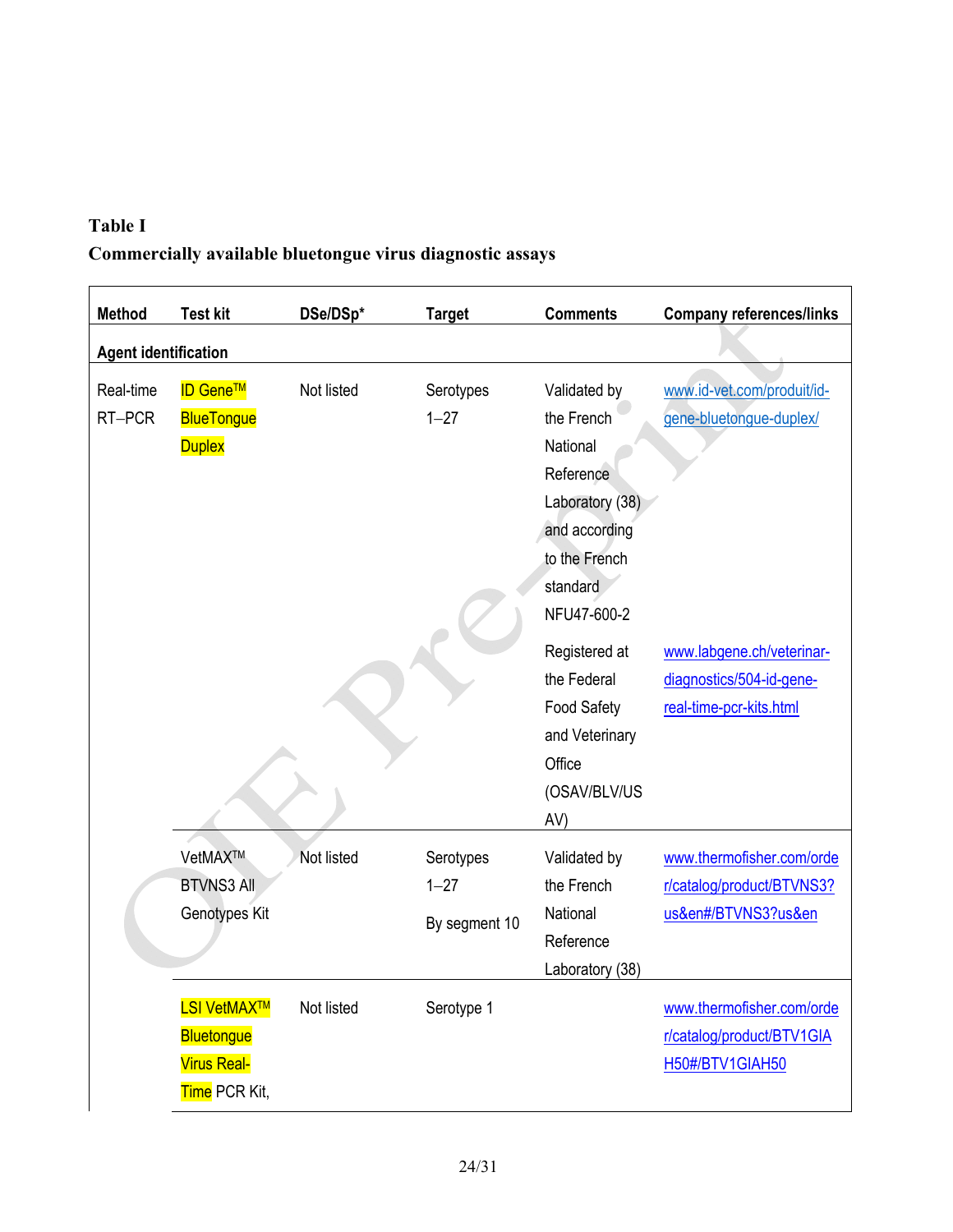| BTV 1 typing -<br>IAH                                            |            |                                        |                                                                        |                                                                                                                                                                                                                                                                                                                                           |
|------------------------------------------------------------------|------------|----------------------------------------|------------------------------------------------------------------------|-------------------------------------------------------------------------------------------------------------------------------------------------------------------------------------------------------------------------------------------------------------------------------------------------------------------------------------------|
| VetMAX <sup>™</sup><br><b>BTV8 IAH</b><br>Typing kit             | Not listed | Serotype 8                             | Validated by<br>the French<br>National<br>Reference<br>Laboratory (38) | www.thermofisher.com/orde<br>r/catalog/product/BTV8GIA<br>H50?us&en#/BTV8GIAH50<br>?us&en                                                                                                                                                                                                                                                 |
| <b>Bio-T® kit BTV</b><br>all genotypes                           | Not listed | Serotypes<br>$1 - 27$                  | Validated by<br>the French<br>National<br>Reference<br>Laboratory (38) | https://biosellal.com/famille-<br>bio-t-ruminants/173-bio-t-kit-<br>btv-all-genotypes.html                                                                                                                                                                                                                                                |
| ADIAVET™<br><b>BTV REAL</b><br><b>TIME (ADI352)</b>              | 100%/100%  | Serotypes<br>$1 - 27$<br>By segment 10 | Validated by<br>the French<br>National<br>Reference<br>Laboratory (38) | www.biox.com/en/adi352-<br>100-adiavet-btv-real-time-<br>100r-p-395/<br><b>ADIAVET<sup>™</sup> BTV Real Time</b><br>Validation Data by<br><b>ADIAGENE bio X</b><br>diagnostics<br>Instruction manual:<br><b>ADIAVET<sup>™</sup> BTV Real Time</b><br>Test for the Detection of the<br>Blue Tongue Virus by Real-<br><b>Time Enzymatic</b> |
|                                                                  |            |                                        |                                                                        | Amplification (RT-PCR<br>test)                                                                                                                                                                                                                                                                                                            |
| <b>ADIAVET BTV</b><br><b>TYPE 8 REAL</b><br><b>TIME (ADI381)</b> | Not listed | Serotype 8                             | Validated by<br>the French<br>National                                 | www.biox.com/en/adi381-<br>50-adiavet-btv-type-8-real-<br>time-50r-p-397/                                                                                                                                                                                                                                                                 |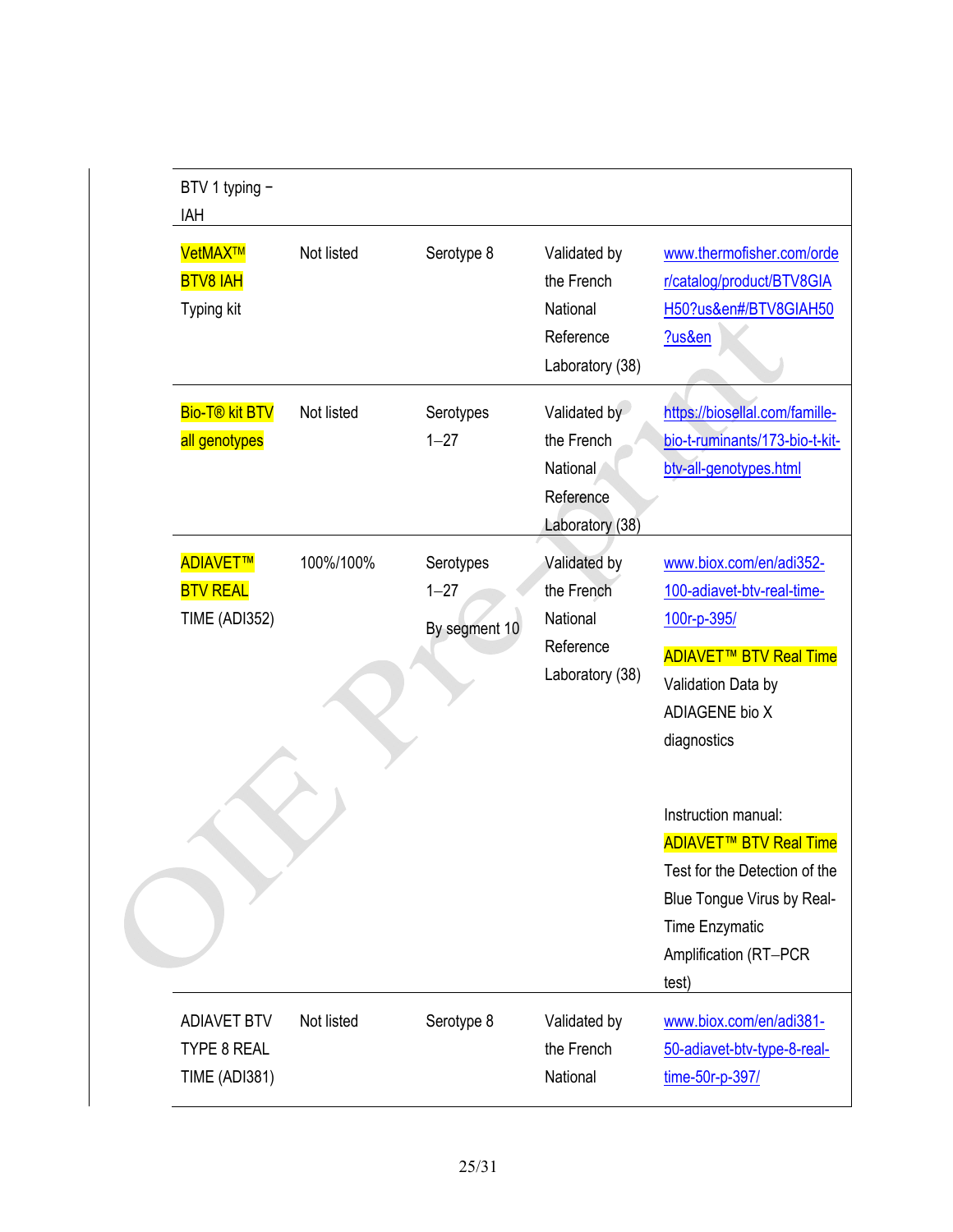|                                                                                                                                     |            |                                                       | Reference<br>Laboratory (38)                                                                                                                                            |                                                                                                                                                                             |
|-------------------------------------------------------------------------------------------------------------------------------------|------------|-------------------------------------------------------|-------------------------------------------------------------------------------------------------------------------------------------------------------------------------|-----------------------------------------------------------------------------------------------------------------------------------------------------------------------------|
| <b>ADIAVET BTV</b><br>ALL + TYPE 8<br><b>REAL TIME</b><br>(ADI401)                                                                  | Not listed | Serotypes<br>$1-27$ and<br>serotype 8<br>specifically | Validated by<br>the French<br>National<br>Reference<br>Laboratory (38)                                                                                                  | www.biox.com/fr/adi401-<br>100-adiavet-btv-all-type-8-<br>real-time-100r-p-399/                                                                                             |
| <b>ViPrimePLUS</b><br>Bluetongue<br>Virus<br>RT-qPCR Kit                                                                            | Not listed | Segment 10<br>target                                  | Ct value $28 \pm 3$<br>with probability<br>of 95%<br><b>Detection limit</b><br>is tested to 100<br>copies per<br>reaction<br>Primers and<br>probes are<br>100% specific | www.vivantechnologies.com<br>/index.php?option=com_con<br>tent&view=article&id=826:vi<br>primeplus-bluetongue-virus-<br>rt-apcr-<br>kit&catid=78:ruminants&Ite<br>$mid=107$ |
| <b>Primerdesign ™</b><br>Ltd Bluetongue<br><b>Virus</b><br>Nonstructural<br>protein 3 (NS3)<br>gene genesig®<br><b>Standard Kit</b> | Not listed | Segment 10<br>target                                  | <b>Primers</b><br>represent 100%<br>homology with<br>$> 95%$ of the<br>NCBI database<br>reference<br>sequences                                                          | www.genesig.com/assets/fil<br>es/btv_std.pdf                                                                                                                                |
| Creative<br>Biogene<br>Bluetongue<br>Virus (BTV)<br>Real Time<br>RT-PCR Kit                                                         | Not listed | Not listed                                            |                                                                                                                                                                         | www.creative-<br>biogene.com/bluetongue-<br>virus-btv-real-time-rt-pcr-<br>item-pdps-ar074-<br>440372.html                                                                  |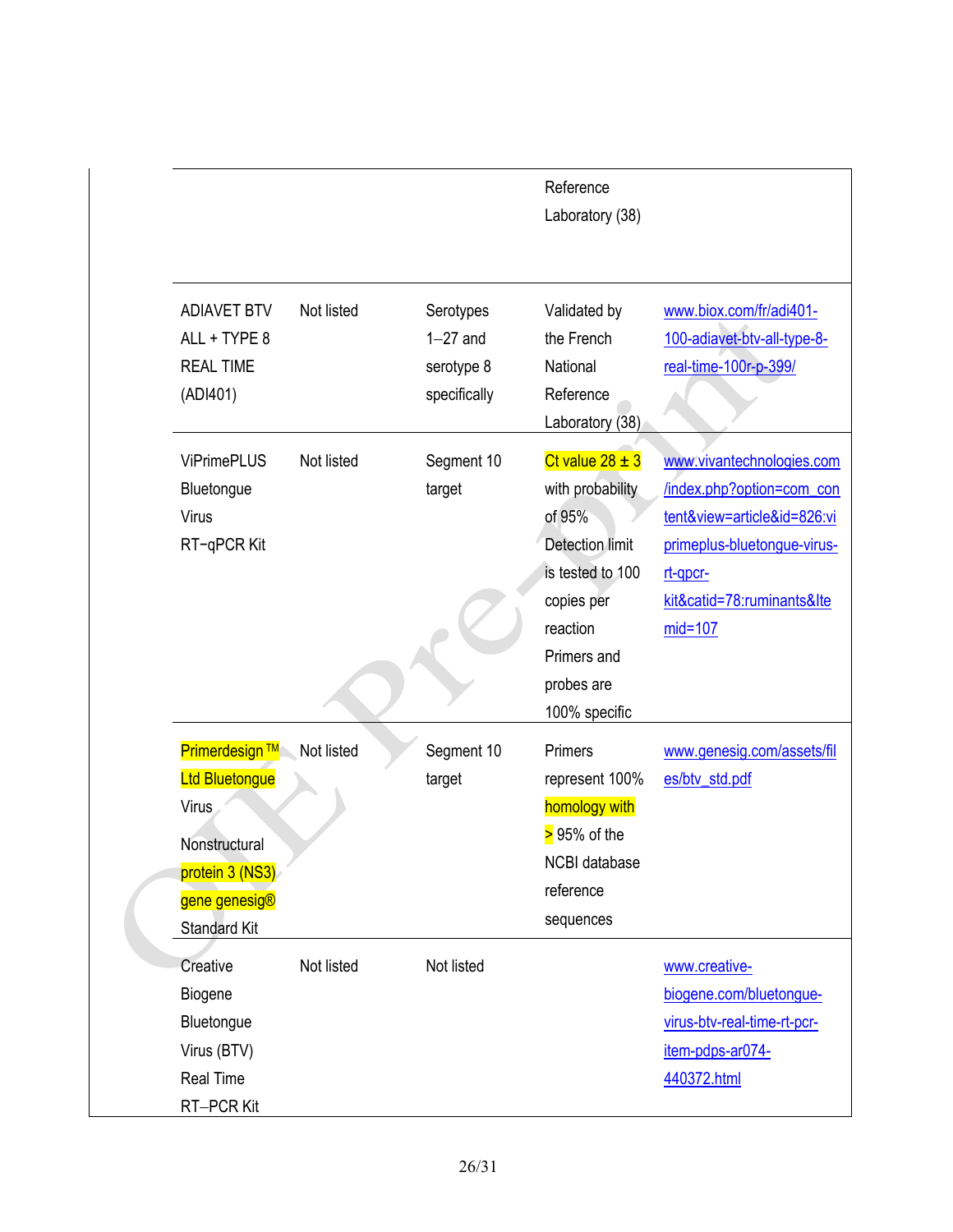|               | <b>QIAGEN</b><br>virotype <sup>®</sup> BTV<br><b>RT-PCR Kit</b> | Not listed          | Not listed             | Approved by<br>the Friedrich-<br>Loeffler-Institut<br>and registered<br>in accordance<br>with Section<br>17c of the<br>German Law<br>on Animal<br>Diseases (FLI-<br>B 482) for use<br>in Germany for<br>veterinary<br>diagnostic<br>procedures | Virotype BTV RT-PCR Kit<br>Handbook 09/2014                                                                                           |
|---------------|-----------------------------------------------------------------|---------------------|------------------------|------------------------------------------------------------------------------------------------------------------------------------------------------------------------------------------------------------------------------------------------|---------------------------------------------------------------------------------------------------------------------------------------|
|               | Immune response detection                                       |                     |                        |                                                                                                                                                                                                                                                |                                                                                                                                       |
| <b>cELISA</b> | <b>ID Screen®</b><br><b>Bluetongue</b><br>Competition           | 87.8%/98.2%<br>(39) | Anti-VP7<br>antibodies |                                                                                                                                                                                                                                                | www.id-vet.com/produit/id-<br>screen-bluetonque-<br>competition/                                                                      |
|               | Bluetongue<br><b>Virus Antibody</b><br>Test Kit,<br>cELISA v2   | 100%/99%            | Not listed             | Meets USDA<br>requirements<br>for serial<br>release                                                                                                                                                                                            | https://vmrd.com/test-<br>kits/detail/bluetongue-virus-<br>antibody-test-kit-celisa-v2/<br>http://intermed.ua/up/catalo<br>g/VMRD.pdf |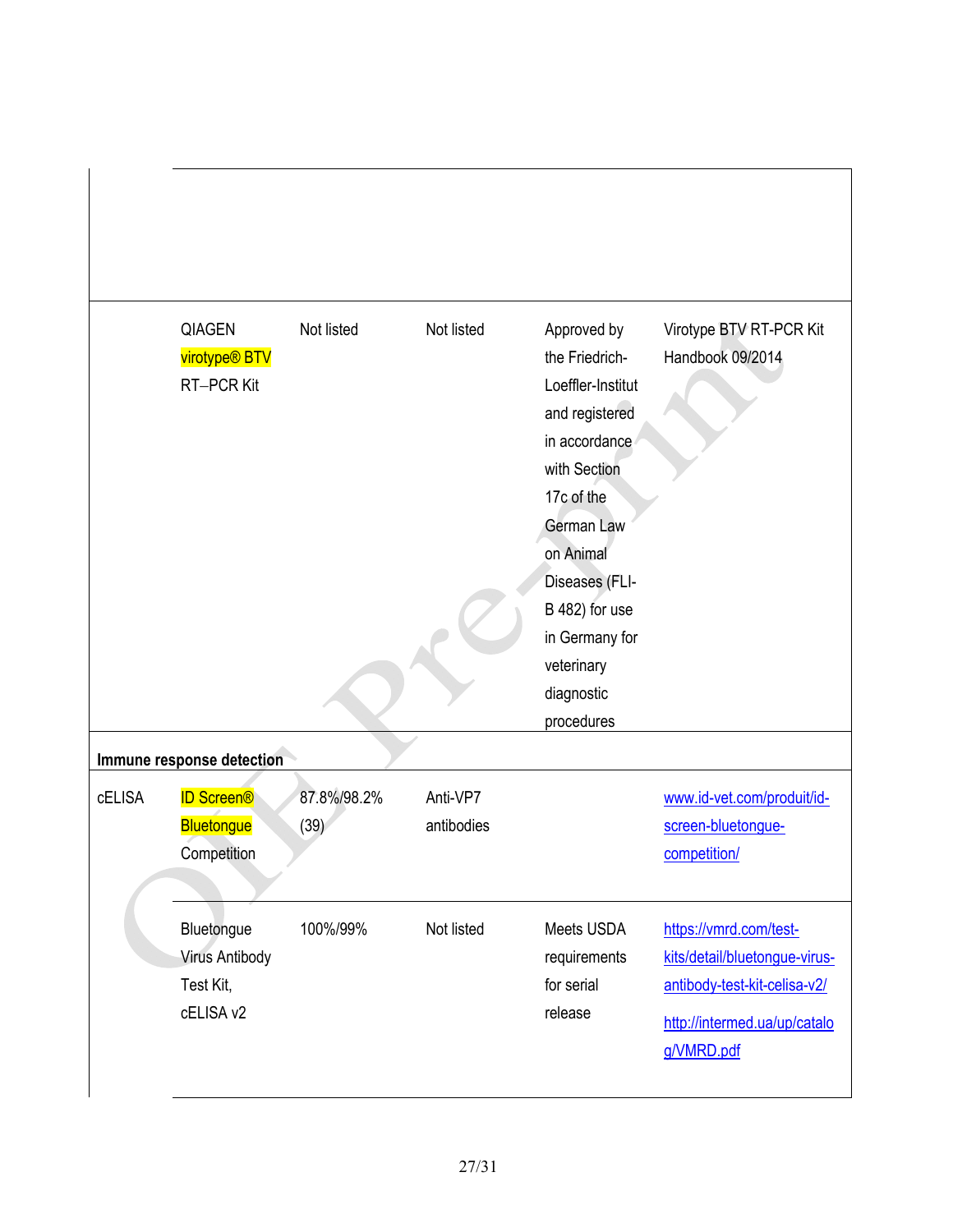|              | <b>IDEXX</b>          | 100%/100%   | Anti-VP7   |              | www.idexx.com/en/livestock    |
|--------------|-----------------------|-------------|------------|--------------|-------------------------------|
|              | Bluetongue            |             | antibodies |              | /livestock-tests/ruminant-    |
|              | <b>Competition Ab</b> |             |            |              | tests/idexx-bluetongue-       |
|              | Test                  |             |            |              | competition-ab-test/          |
|              |                       |             |            |              | <b>IDEXX Bluetongue</b>       |
|              |                       |             |            |              | <b>Competition Ab test</b>    |
|              |                       |             |            |              | Validation Data Report        |
|              |                       |             |            |              |                               |
| Indirect     | <b>ID Screen®</b>     | 98.9%/96.5% | Anti-VP7   | Milk is the  | www.id-vet.com/produit/id-    |
| <b>ELISA</b> | <b>Bluetongue</b>     | (40)        | antibodies | sample type  | screen-bluetongue-milk-       |
|              | <b>Milk Indirect</b>  |             |            |              | indirect/                     |
|              |                       |             |            |              |                               |
| <b>AGID</b>  | Bluetongue            | 100%/99%    | Not listed | Meets USDA   | https://vmrd.com/test-        |
|              | Virus Antibody        |             |            | requirements | kits/detail/bluetongue-virus- |
|              | Test Kit, AGID        |             |            | for serial   | antibody-test-kit-agid/       |
|              |                       |             |            | release      | http://intermed.ua/up/catalo  |
|              |                       |             |            |              | g/VMRD.pdf                    |
|              |                       |             |            |              |                               |

\*DSe/DSp: diagnostic sensitivity/specificity

Ab: antibody

AGID: agar gel immunodiffusion

BLV: Federal Food Safety and Veterinary Office (Switzerland/Germany)

BTV: bluetongue virus

cELISA: competitive enzyme-linked immunosorbent assay

Ct: cycle threshold

ELISA: enzyme-linked immunosorbent assay

IAH: Institute for Animal Health, Pirbright (United Kingdom)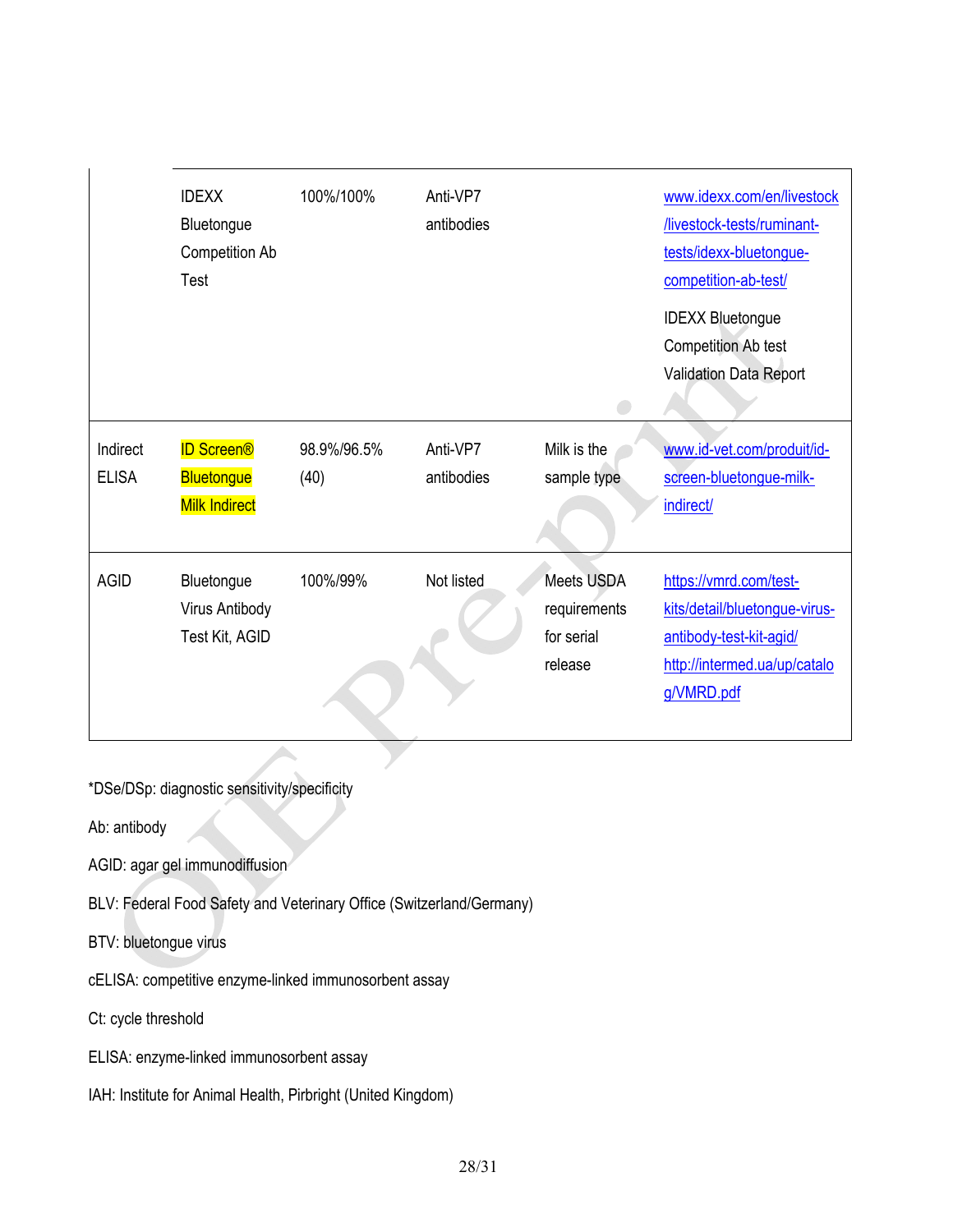NCBI: National Center for Biotechnology Information (United States of America)

OSAV: Federal Food Safety and Veterinary Office (France)

RT−PCR: reverse-transcription polymerase chain reaction

USAV: Federal Office of Food Safety and Veterinary Affairs (Italy)

USDA: United States Department of Agriculture

VP: viral protein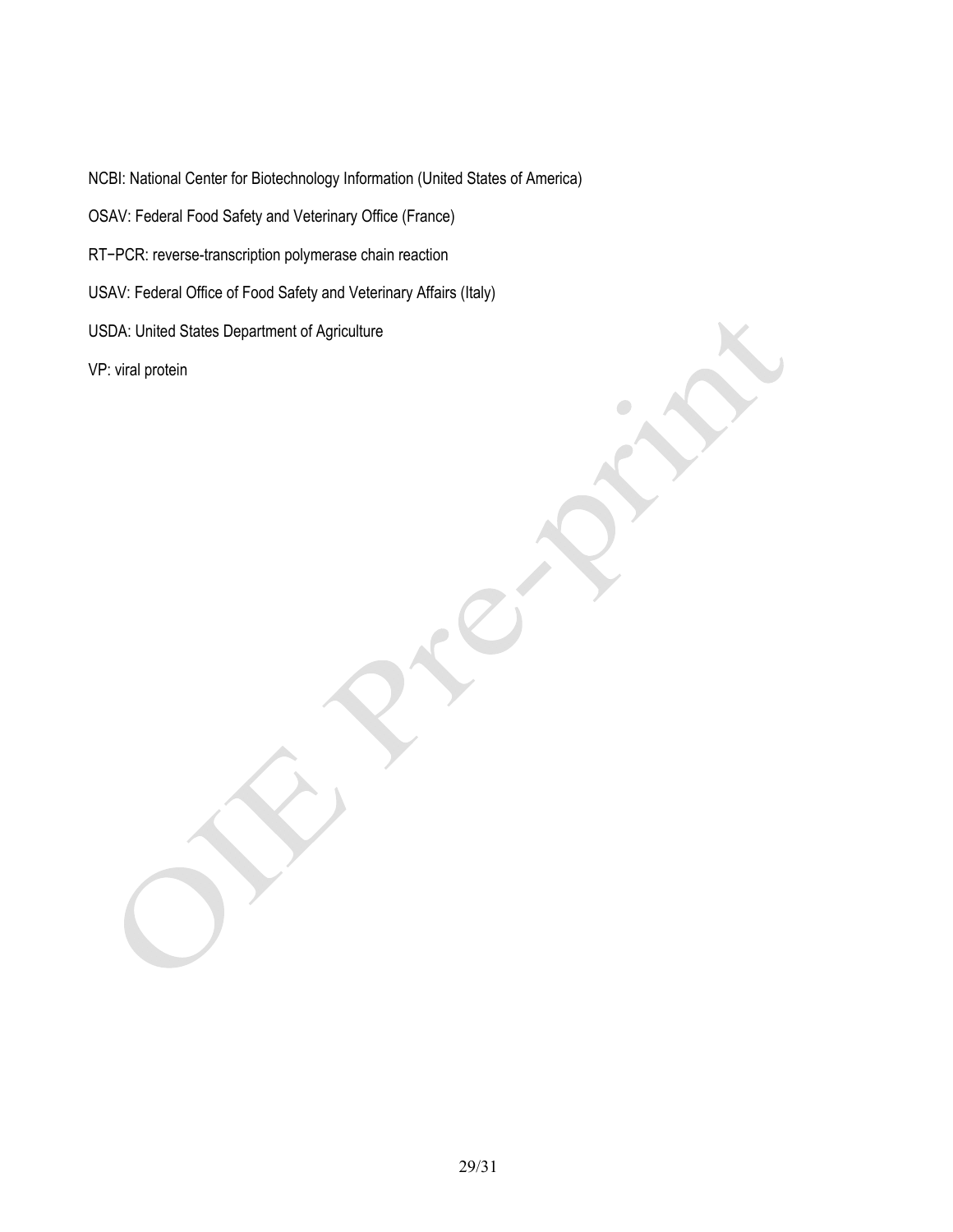

BTV: bluetongue virus

**Fig. 1** 

**Map of California depicting monthly <b>basic reproductive rate (R0)** estimates defining the annual bluetongue virus season as the period (calendar months) when  $R_0$  > 1 in different **regions of the state** (82)